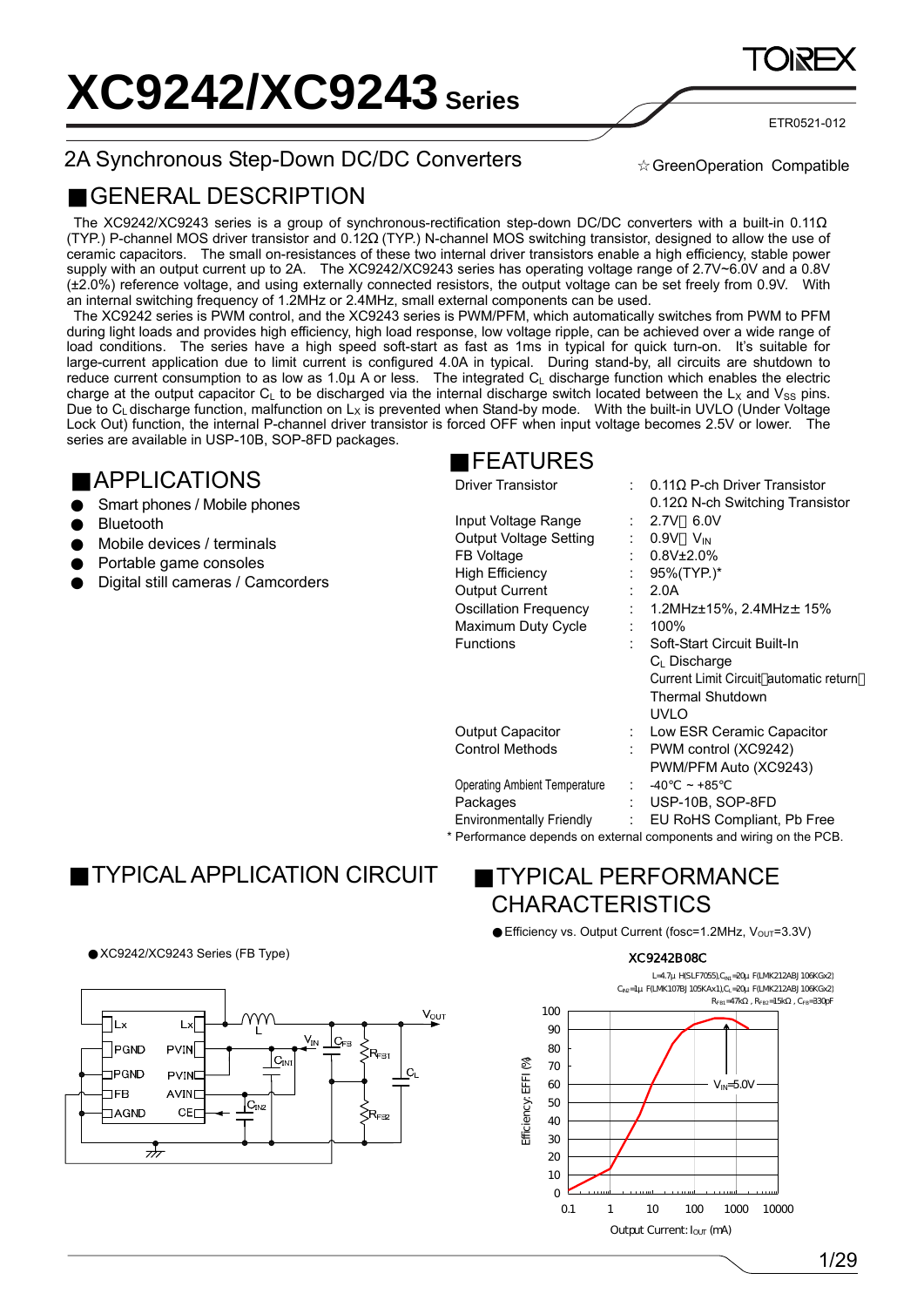## BLOCK DIAGRAM

XC9242/XC9243 Series



\* Diodes inside the circuits are ESD protection diodes and parasitic diodes.

# PRODUCT CLASSIFICATION

Ordering Information

 $XC9242$   $(*)$  Fixed PWM control

 $\overline{XC9243}$   $-$  (\*1) PWM / PFM automatic switching control

| <b>DESIGNATOR</b> | ITEM                         | <b>SYMBOL</b> | <b>DESCRIPTION</b>                   |
|-------------------|------------------------------|---------------|--------------------------------------|
|                   | <b>Functional Selection</b>  | B             | $C_{L}$ Discharge                    |
|                   | Output Voltage               | 08            | Reference Voltage is fixed at 0.8V   |
|                   |                              | С             | 1.2MHz                               |
|                   | <b>Oscillation Frequency</b> | D             | 2.4MHz                               |
| $(*1)$            | Package (Order Unit)         | DR-G          | USP-10B (3,000/Reel) <sup>(*2)</sup> |
|                   |                              | QR-G          | SOP-8FD (1,000/Reel)                 |

(\*1) The "-G" suffix denotes Halogen and Antimony free as well as being fully EU RoHS compliant.

(\*2) The USP-10B reels are shipped in a moisture-proof packing.

Selection Guide

| <b>TYPE</b> | SOFT-START<br><b>TIME</b> | <b>CHIP</b><br><b>ENABLE</b> | <b>CURRENT</b><br><b>IMITER</b> | <b>THERMAL</b><br><b>SHUTDOWN</b> | UVLO | C <sub>I</sub> AUTO-<br><b>DISCHARGE</b> |
|-------------|---------------------------|------------------------------|---------------------------------|-----------------------------------|------|------------------------------------------|
| D           | Fixed                     | Yes                          | Yes                             | Yes                               | Yes  | Yes                                      |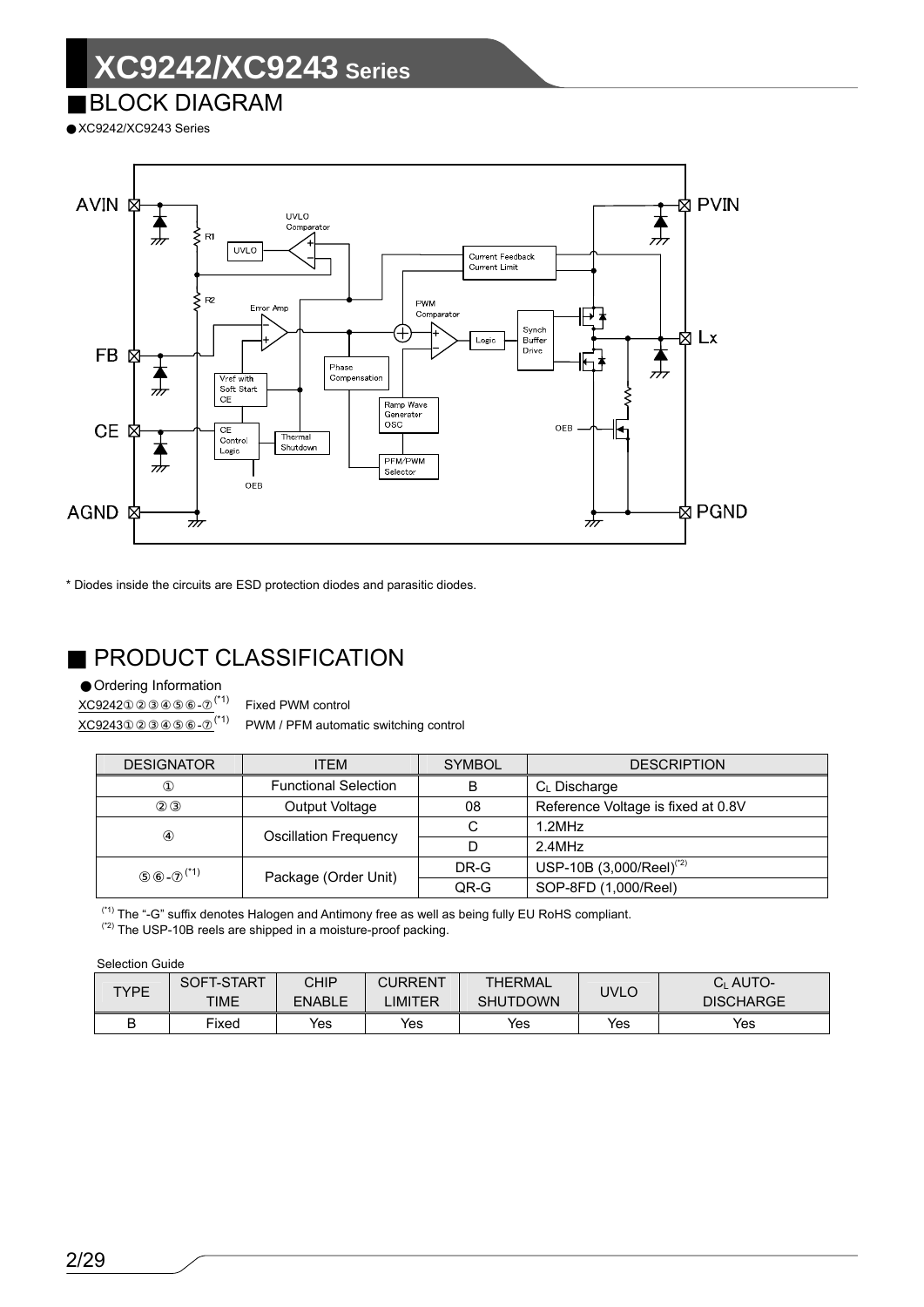## PIN CONFIGURATION



USP-10B

- \* Please connect the power input pins (No.8 and No.9) and analog input pin (No.7) when operating.
- \* Please connect the two Lx pins (No.1 and 10).
- \* Please connect the power ground pins (No.2 and 3) and analog ground pin (No.5) when operating.
- \* It is recommended that the heat dissipation pad of the USP-10B package is soldered by using the reference mount pattern and metal mask pattern for mounting strength. The mount pattern should be electrically opened or connected to AGND pin (No.5) and PGND pin (No.2, and 3).

#### SOP-8FD

- \* Please connect the power input pin (No.7) and analog input pin (No.6) when operating.
- \* Please connect the two Lx pins (No.1 and 8).
- \* Please connect the two power ground pins (No.2 and 4).
- \* It is recommended that the heat dissipation pad of the SOP-8FD package is soldered by using the reference mount pattern and metal mask pattern for mounting strength. The mount pattern should be electrically opened or connected to AGND pin (No.6) and PGND pin (No.7).

# PIN ASSIGNMENT

|           | PIN NUMBER | <b>PIN NAME</b> | <b>FUNCTIONS</b>        |
|-----------|------------|-----------------|-------------------------|
| $USP-10B$ | SOP-8FD    |                 |                         |
| 1,10      | 1,8        |                 | <b>Switching Output</b> |
| 2,3       |            | <b>PGND</b>     | Power Ground            |
|           |            | FB.             | Output Voltage Monitor  |
|           |            | <b>AGND</b>     | Analog Ground           |
| 6         | 5          | <b>CE</b>       | Chip Enable             |
|           | 6          | <b>AVIN</b>     | Analog Input            |
| 8,9       |            | <b>PVIN</b>     | Power Input             |

# CE PIN FUNCTION

| <b>PIN NAME</b> | <b>SIGNAL</b> | <b>STATUS</b> |
|-----------------|---------------|---------------|
| СF              |               | Active        |
|                 |               | Stand-by      |

\* Please do not leave the CE pin open.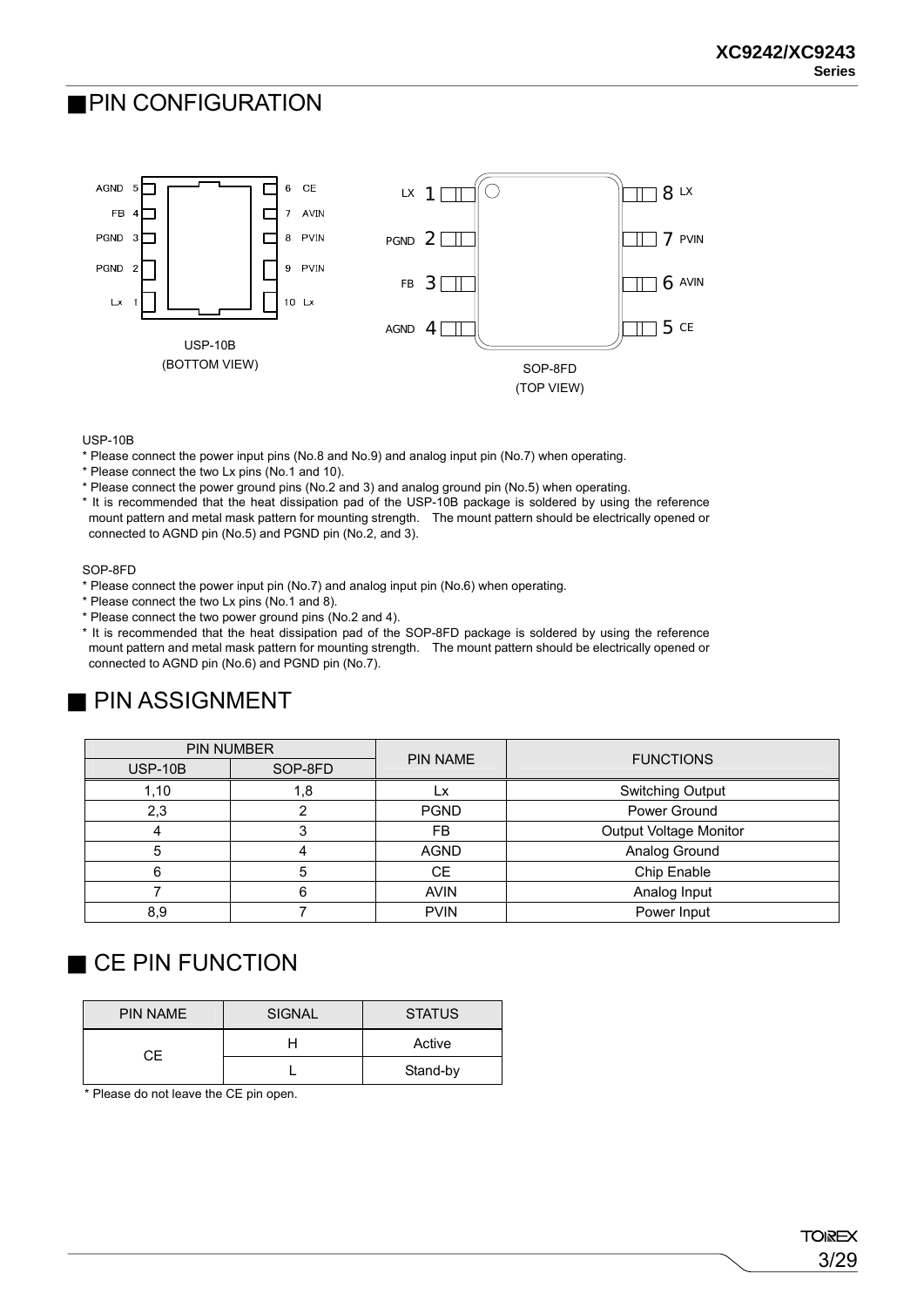# ABSOLUTE MAXIMUM RATINGS

|                                      |                         |                   |                                                            | la=25       |
|--------------------------------------|-------------------------|-------------------|------------------------------------------------------------|-------------|
| <b>PARAMETER</b>                     |                         | <b>SYMBOL</b>     | <b>RATINGS</b>                                             | <b>UNIT</b> |
|                                      | PVIN Pin Voltage        | V <sub>PVIN</sub> | $-0.3 \sim +7.0^{(4)}$                                     | ν           |
|                                      | <b>AVIN Pin Voltage</b> | <b>VAVIN</b>      |                                                            |             |
|                                      | CE Pin Voltage          | $V_{CE}$          | $-0.3 - +7.0$                                              | v           |
|                                      | FB Pin Voltage          |                   | $-0.3 - +7.0$                                              | V           |
|                                      | Lx Pin Voltage          | $V_{Lx}$          | $-0.3 \sim +7.0$ or V <sub>PVIN</sub> +0.3 <sup>(*2)</sup> |             |
|                                      | Lx Pin Current          | $I_{Lx}$          | $\pm 6.0^{(4)}$                                            | A           |
| Power Dissipation                    | $USP-10B$               | Pd                | 150                                                        | mW          |
|                                      | SOP-8FD                 | Pd                | 300                                                        | mW          |
| <b>Operating Ambient Temperature</b> |                         | Topr              | $-40 \sim +85$                                             |             |
| Storage Temperature                  |                         | $T_{\text{stg}}$  | $-55 \sim +125$                                            |             |

All voltages are described based on the ground voltage of AGND and PGND.

(\*1) Please connect PVIN pin and AVIN pin for use.

(\*2) The maximum value should be either  $+7.0$  or  $V_{PVIN}+0.3$  in the lowest.

(\*3) It is measured when the two Lx pins (USP-10B No.1 and 10, SOP-8FD No.1 and 8) are tied up to each other.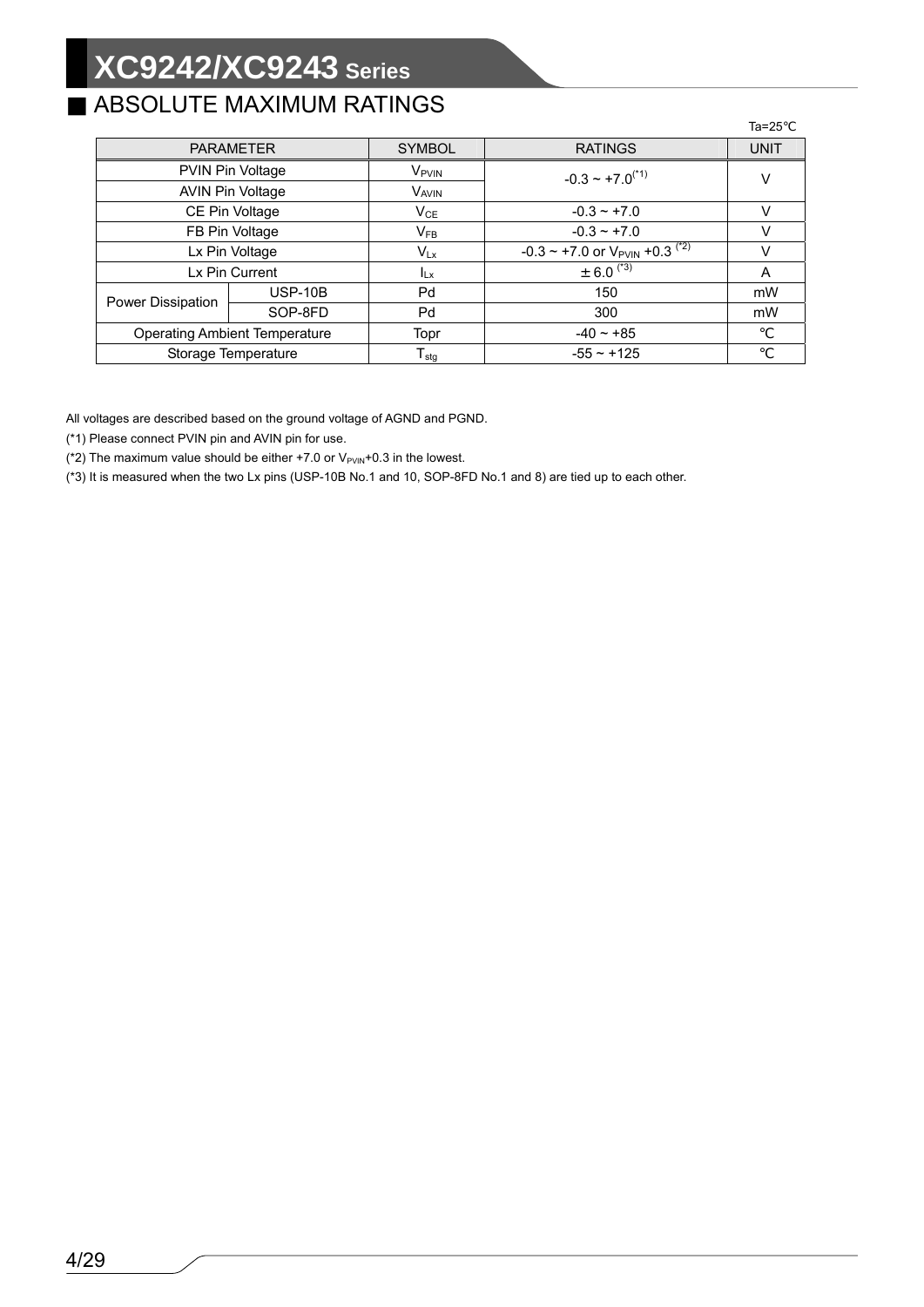## ELECTRICAL CHARACTERISTICS XC9242/XC9243, fosc=1.2MHz, Ta=25

| <b>PARAMETER</b>                                 | <b>SYMBOL</b>                                                     | <b>CONDITIONS</b>                                                                                                                | <b>MIN</b>                   | TYP.                     | MAX.                     | <b>UNIT</b> | <b>CIRCUIT</b>           |
|--------------------------------------------------|-------------------------------------------------------------------|----------------------------------------------------------------------------------------------------------------------------------|------------------------------|--------------------------|--------------------------|-------------|--------------------------|
| FB Voltage                                       | $V_{FB}$                                                          | $V_{IN}$ = 5.0V, $V_{CE}$ =5.0V<br>Voltage to start oscillation while<br>$V_{FB}$ =0.72V $\rightarrow$ 0.88V                     | 0.784                        | 0.800                    | 0.816                    | V           |                          |
| Operating Voltage Range                          | $V_{\text{IN}}$                                                   | When connected to external components                                                                                            | 2.7                          | $\overline{\phantom{a}}$ | 6.0                      | $\vee$      |                          |
| Maximum Output Current                           | <b>I</b> OUTMAX                                                   | $V_{IN} = V_{CE} = 5.0V$ <sup>(*1,*2)</sup><br>When connected to external components                                             | 2.0                          | $\overline{\phantom{a}}$ |                          | A           |                          |
| <b>UVLO Voltage</b>                              | V <sub>UVLO</sub>                                                 | $V_{CE} = 5.0V, V_{FB} = 0.72V$<br>Voltage which Lx pin holding "L" level (*3)                                                   | 2.00                         | $\overline{\phantom{a}}$ | 2.68                     | V           |                          |
| Quiescent Current                                | $I_q$                                                             | $V_{IN} = V_{CF} = 5.0V$ , $V_{FB} = 0.88V$                                                                                      | $\overline{\phantom{0}}$     | 41                       | 78                       | μA          |                          |
| Stand-by Current                                 | $I_{\text{STB}}$                                                  | $V_{IN} = 5.0V$ , $V_{CE} = 0V$ , $V_{FB} = 0.88V$                                                                               |                              | 0.01                     | 1.00                     | μA          |                          |
| <b>Oscillation Frequency</b>                     | $f_{\rm osc}$                                                     | $V_{IN} = V_{CE} = 5.0V$ , $I_{OUT} = 300mA$<br>When connected to external components                                            | 1020                         | 1200                     | 1380                     | kHz         |                          |
| PFM Switch Current <sup>(*4)</sup>               | I <sub>PFM</sub>                                                  | $V_{IN} = V_{CE} = 4.0 V$ , $I_{OUT} = 1 mA$<br>When connected to external components                                            | $\qquad \qquad \blacksquare$ | 280                      |                          | mA          |                          |
| PFM Duty Limit <sup>(*4)</sup>                   | DTYLIMIT_PFM                                                      | $V_{IN} = V_{CF} = 2.7V$ , $I_{OUT} = 1mA$<br>When connected to external components                                              | $\frac{1}{2}$                | 180                      | 250                      | %           |                          |
| Maximum Duty Limit                               | $\mathsf{D}_{\mathsf{MAX}}$                                       | $V_{IN} = V_{CE} = 5.0 V, V_{FB} = 0.72 V$                                                                                       | 100                          | $\overline{\phantom{a}}$ |                          | %           |                          |
| Minimum Duty Limit                               | $D_{MIN}$                                                         | $V_{IN} = V_{CE} = 5.0 V$ , $V_{FB} = 0.88 V$                                                                                    |                              |                          | 0                        | %           |                          |
| Efficiency                                       | <b>EFFI</b>                                                       | $V_{IN} = V_{CE} = 5.0V, I_{OUT} = 500mA$ <sup>(*5)</sup><br>$R_{FB1}$ =47k $\Omega$ , $R_{FB2}$ =15k $\Omega$ , $C_{FB}$ =330pF | $\overline{a}$               | 95                       |                          | %           |                          |
| LXSW"H"ON Resistance                             | $R_{LxH}$                                                         | $V_{IN} = V_{CE} = 4.0 V$ , $V_{FB} = 0.72 V^{(16)}$                                                                             |                              | 0.11                     | 0.21                     |             |                          |
| LXSW"L"ON Resistance                             | $R_{LxL}$                                                         |                                                                                                                                  | $\frac{1}{2}$                | 0.12                     | $0.30^{(2)}$             |             | $\overline{\phantom{a}}$ |
| LXSW"H" Leakage Current                          | LeakH                                                             | $V_{IN} = 5.0V$ , $V_{CE} = 0V$ , $V_{FB} = 0.88V$ , $V_{Lx} = 0V$                                                               | $\frac{1}{2}$                | 0.01                     | $1.00^{(*8)}$            | μA          |                          |
| <b>Current Limit</b>                             | $I_{LIM}$                                                         | $V_{IN} = V_{CE} = 5.0V$ , $V_{FB} = 0.72V$ <sup>(*9)</sup>                                                                      | $\overline{\phantom{a}}$     | 4.0                      |                          | A           |                          |
| Output Voltage<br>Temperature<br>Characteristics | $\Delta V_{\text{OUT}}/$<br>$(V_{\text{OUT}} \Delta \text{topr})$ | $I_{OUT} = 100mA$<br>$-40$<br>Topr 85<br>When connected to external components                                                   | $\frac{1}{2}$                | ±100                     | $\overline{\phantom{a}}$ | ppm/        |                          |
| CE"H" Voltage                                    | $V_{CEH}$                                                         | $V_{IN}$ =5.0V, VFB=0.72V Applied voltage to V <sub>CE</sub><br>Voltage changes Lx to "H" level                                  | 1.2                          | $\overline{\phantom{a}}$ | $V_{\text{IN}}$          | $\vee$      |                          |
| CE"L" Voltage                                    | $V_{\text{CEL}}$                                                  | V <sub>IN</sub> =5.0V, V <sub>FB</sub> =0.72V Applied to V <sub>CE</sub> Voltage<br>changes Lx to "L" level                      | AGND                         | $\overline{\phantom{a}}$ | 0.4                      | $\vee$      |                          |
| CE"H" Current                                    | I <sub>CEH</sub>                                                  | $V_{IN} = 5.0V$ , $V_{CE} = 5.0V$ , $V_{FB} = 0V$                                                                                | $-0.1$                       |                          | 0.1                      | μA          |                          |
| CE"L" Current                                    | $I_{\text{CEL}}$                                                  | $V_{IN} = 5.0V$ , $V_{CE} = 0V$ , $V_{FB} = 0V$                                                                                  | $-0.1$                       |                          | 0.1                      | $\mu$ A     |                          |
| FB"H" Current                                    | $I_{\mathsf{FBH}}$                                                | $V_{IN} = 5.0V$ , $V_{CE} = 0V$ , $V_{FB} = 5.0V$                                                                                | $-0.1$                       |                          | 0.1                      | μA          |                          |
| FB"L" Current                                    | $I_{FBL}$                                                         | $VIN=5.0V, VCE=0V, VFB=0V$                                                                                                       | $-0.1$                       | $\overline{\phantom{a}}$ | 0.1                      | μA          |                          |
| Soft-Start Time                                  | $t_{SS}$                                                          | $V_{IN} = 5.0V$ , $V_{CE} = 0V \rightarrow 5.0V$ , $I_{OUT} = 1mA$<br>When connected to external components                      | 0.3                          | 1.0                      | 2.0                      | ms          |                          |
| Thermal Shutdown<br>Temperature                  | T <sub>TSD</sub>                                                  |                                                                                                                                  | -                            | 150                      |                          |             |                          |
| <b>Hysteresis Width</b>                          | $T_{HYS}$                                                         |                                                                                                                                  |                              | 20                       |                          |             | $\overline{\phantom{a}}$ |
| C <sub>L</sub> Discharge                         | $R_{DCHG}$                                                        | $V_{IN} = 5.0 V$ , $V_{CE} = 0V$ , $V_{FB} = 0.72 V$ , $V_{Lx} = 1.0 V$                                                          | 80                           | 130                      | 160                      |             |                          |

 $NOTF$ 

External Components: C<sub>IN1</sub>=20μ F(ceramic), C<sub>IN2</sub>=1μ F(ceramic), L=4.7μ H(SLF7055T-4R7 TDK), C<sub>L</sub>=20μ F(ceramic)

 $R_{FB1}$ =15kΩ,  $R_{FB2}$ =30kΩ,  $C_{FB}$ =1000pF

Condition: Unless otherwise stated, "H"=V<sub>IN</sub> ~ V<sub>IN</sub> - 1.2V, "L"=+ 0.1V ~ -0.1V

(\*1) Mount conditions affect heat dissipation. Maximum output current is not guaranteed when  $T_{\text{TSD}}$  starts to operate earlier.

(\*2) When the difference between the input and the output is small, some cycles may be skipped completely before current maximizes.

If current is further pulled from this state, output voltage will decrease because of P-ch driver ON resistance.

(\*3) These values include UVLO detect voltage, UVLO release voltage and hysteresis operating voltage range.

UVLO release voltage is defined as the  $V_{\text{IN}}$  voltage which makes Lx pin "H".

(\*4) XC9242 series exclude  $I_{\text{PFM}}$  and DTY<sub>LIMIT\_PFM</sub> because those are only for the PFM control's functions.

(\*5) EFFI = { ( output voltage × output current ) / ( input voltage × input current) } × 100

(\*6) On resistance =  $(V_{\text{IN}} - Lx)$  pin measurement voltage) / 100mA

(\*7) Design value

(\*8) When temperature is high, a current of approximately 20μA (maximum) may leak.

(\*9) Current limit denotes the level of detection at peak of coil current.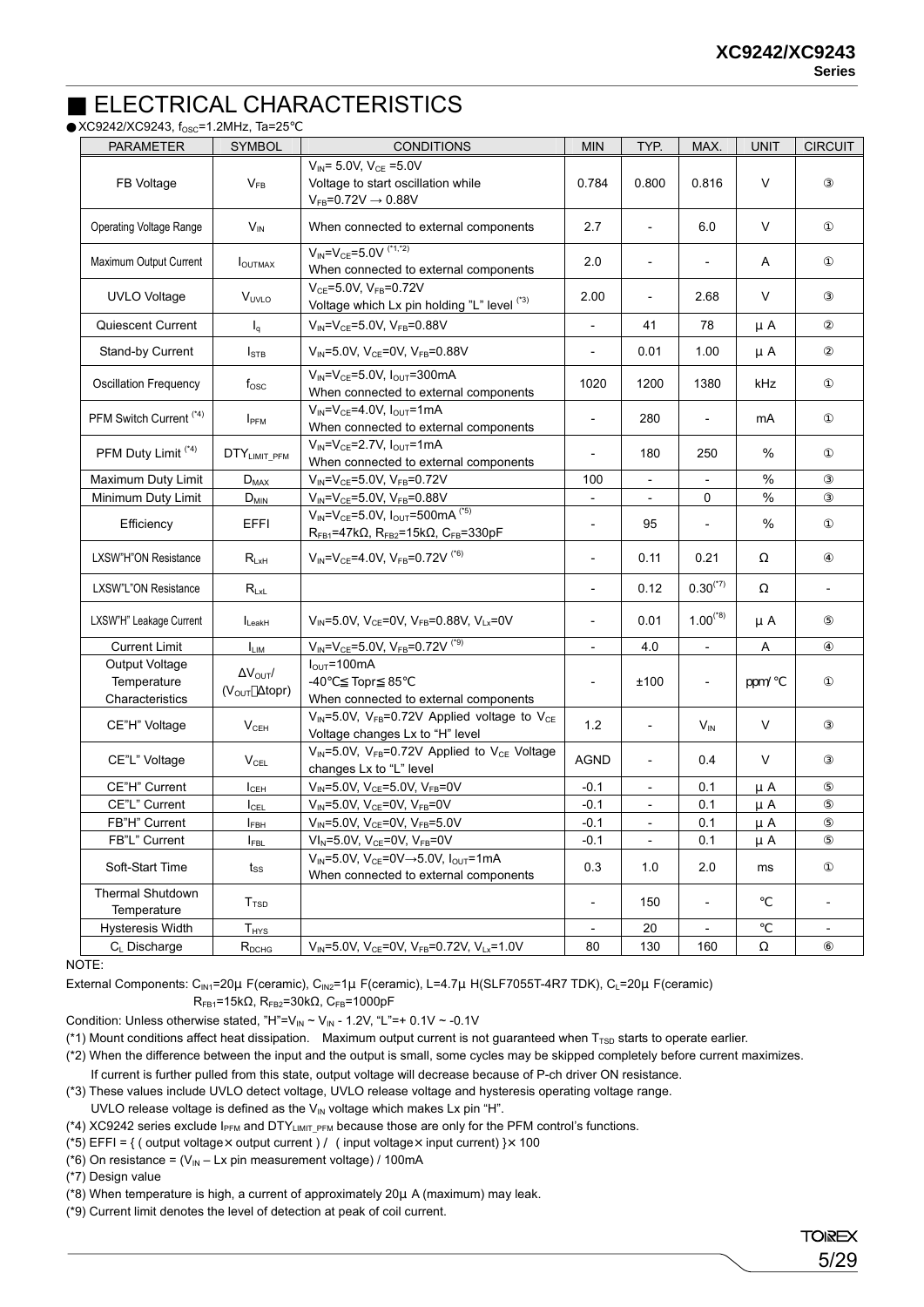## ELECTRICAL CHARACTERISTICS (Continued)

### XC9242/XC9243, fosc=2.4MHz, Ta=25

| <b>PARAMETER</b>                                 | <b>SYMBOL</b>                                   | <b>CONDITIONS</b>                                                                                                   | MIN.                         | TYP.                     | MAX.                     | <b>UNIT</b> | <b>CIRCUIT</b>               |
|--------------------------------------------------|-------------------------------------------------|---------------------------------------------------------------------------------------------------------------------|------------------------------|--------------------------|--------------------------|-------------|------------------------------|
| FB Voltage                                       | $V_{FB}$                                        | $V_{IN} = V_{CF} = 5.0V$<br>Voltage to start oscillation while<br>0.88V<br>$V_{FB} = 0.72V$                         | 0.784                        | 0.800                    | 0.816                    | V           |                              |
| <b>Operating Voltage Range</b>                   | $V_{IN}$                                        | When connected to external components                                                                               | 2.7                          | $\overline{\phantom{a}}$ | 6.0                      | V           |                              |
| Maximum Output Current                           | I <sub>OUTMAX</sub>                             | $V_{IN} = V_{CE} = 5.0V$ <sup>(*1,*2)</sup><br>When connected to external components                                | 2.0                          | $\overline{\phantom{a}}$ |                          | A           |                              |
| <b>UVLO Voltage</b>                              | V <sub>UVLO</sub>                               | $V_{CE} = 5.0V$ , $V_{FB} = 0.72V$<br>Voltage which Lx pin holding "L" level <sup>(*3)</sup>                        | 2.00                         | $\overline{\phantom{a}}$ | 2.68                     | V           |                              |
| Quiescent Current                                | $I_q$                                           | $V_{IN} = V_{CE} = 5.0V$ , $V_{FB} = 0.88V$                                                                         | $\overline{\phantom{a}}$     | 53                       | 92                       | μA          |                              |
| Stand-by Current                                 | $I_{\text{STB}}$                                | $V_{IN} = 5.0V$ , $V_{CE} = 0V$ , $V_{FB} = 0.88V$                                                                  | $\overline{\phantom{0}}$     | 0.01                     | 1.00                     | μA          |                              |
| <b>Oscillation Frequency</b>                     | $f_{\rm osc}$                                   | $V_{IN} = V_{CE} = 5.0 V, I_{OUT} = 1000 mA$<br>When connected to external components                               | 2040                         | 2400                     | 2760                     | kHz         |                              |
| PFM Switch Current <sup>(*4)</sup>               | <b>I</b> PFM                                    | $V_{IN} = V_{CE} = 6.0V$ , $I_{OUT} = 1mA$<br>When connected to external components                                 | $\overline{a}$               | 680                      |                          | mA          |                              |
| PFM Duty Limit <sup>(*4)</sup>                   | $DTY_{LIMIT\_PFM}$                              | $V_{IN} = V_{CE} = 2.7V$ , $I_{OUT} = 1mA$<br>When connected to external components                                 |                              | 180                      | 250                      | %           |                              |
| Maximum Duty Limit                               | $D_{MAX}$                                       | $V_{IN} = V_{CE} = 5.0 V, V_{FB} = 0.72 V$                                                                          | 100                          |                          |                          | %           |                              |
| Minimum Duty Limit                               | $D_{MIN}$                                       | $V_{IN} = V_{CE} = 5.0V$ , $V_{FB} = 0.88V$                                                                         |                              |                          | $\mathbf 0$              | $\%$        |                              |
| Efficiency                                       | EFFI                                            | $V_{IN} = V_{CE} = 5.0V$ , $I_{OUT} = 500mA$ <sup>(5)</sup><br>$R_{FB1} = 47k$ , $R_{FB2} = 15k$ , $C_{FB} = 330pF$ | $\overline{a}$               | 95                       |                          | $\%$        |                              |
| LXSW"H"ON Resistance                             | $R_{LXH}$                                       | $V_{IN} = V_{CE} = 4.0 V, V_{FB} = 0.72 V^{(6)}$                                                                    | $\overline{\phantom{0}}$     | 0.11                     | 0.21                     |             |                              |
| <b>LXSW"L"ON Resistance</b>                      | $R_{LXL}$                                       |                                                                                                                     | $\qquad \qquad \blacksquare$ | 0.12                     | $0.30^\mathrm{(*7)}$     |             |                              |
| LXSW"H" Leakage Current                          | $I_{\text{LeakH}}$                              | $V_{IN} = 5.0 V, V_{CE} = 0V, V_{FB} = 0.88 V, V_{Lx} = 0V$                                                         | $\qquad \qquad -$            | 0.01                     | $1.00^{(*8)}$            | μA          |                              |
| <b>Current Limit</b>                             | $I_{LIM}$                                       | $V_{\text{IN}} = V_{\text{CE}} = 5.0 V, V_{\text{FB}} = 0.72 V^{(4)}$                                               | $\overline{\phantom{a}}$     | 4.0                      |                          | A           |                              |
| Output Voltage<br>Temperature<br>Characteristics | $V_{\text{OUT}}/$<br>topr)<br>(V <sub>OUT</sub> | $IOUT=100mA$<br>-40<br>Topr 85<br>When connected to external components                                             | $\overline{\phantom{a}}$     | ±100                     | $\overline{\phantom{a}}$ | ppm/        |                              |
| CE"H" Voltage                                    | $V_{CEH}$                                       | $V_{IN} = 5.0V$ , $V_{FB} = 0.72V$<br>Applied voltage to V <sub>CE</sub> Voltage changes Lx to "H" level            | 1.2                          | $\overline{\phantom{a}}$ | $V_{IN}$                 | V           |                              |
| CE"L" Voltage                                    | $V_{\text{CEL}}$                                | $V_{IN} = 5.0V$ , $V_{FB} = 0.72V$<br>Applied voltage to V <sub>CE</sub> Voltage changes Lx to "L" level            | <b>AGND</b>                  | $\overline{\phantom{a}}$ | 0.4                      | V           |                              |
| CE"H" Current                                    | $I_{\text{CEH}}$                                | $V_{IN} = 5.0 V$ , $V_{CE} = 5.0 V$ , $V_{FB} = 0 V$                                                                | $-0.1$                       |                          | 0.1                      | μA          |                              |
| CE"L" Current                                    | $I_{\text{CEL}}$                                | $V_{IN} = 5.0V$ , $V_{CE} = 0V$ , $V_{FB} = 0V$                                                                     | $-0.1$                       |                          | 0.1                      | μA          |                              |
| FB"H" Current                                    | $I_{FBH}$                                       | $V_{IN} = 5.0 V, V_{CE} = 0 V, V_{FB} = 5.0 V$                                                                      | $-0.1$                       |                          | 0.1                      | μA          |                              |
| FB"L" Current                                    | $I_{FBL}$                                       | $VI_{N} = 5.0V, V_{CE} = 0V, V_{FB} = 0V$                                                                           | $-0.1$                       | $\overline{\phantom{a}}$ | 0.1                      | μA          |                              |
| Soft-Start Time                                  | $t_{SS}$                                        | $V_{IN} = 5.0 V$ , $V_{CE} = 0V$ 5.0V, $I_{OUT} = 1 mA$<br>When connected to external components                    | 0.3                          | 1.0                      | 2.0                      | ms          |                              |
| Thermal Shutdown<br>Temperature                  | $T_{\text{TSD}}$                                |                                                                                                                     |                              | 150                      |                          |             |                              |
| Hysteresis Width                                 | $T_{HYS}$                                       |                                                                                                                     | $\qquad \qquad -$            | 20                       |                          |             | $\qquad \qquad \blacksquare$ |
| C <sub>L</sub> Discharge                         | $R_{DCHG}$                                      | $V_{IN} = 5.0 V$ , $V_{CE} = 0V$ , $V_{FB} = 0.72 V$ , $V_{Lx} = 1.0 V$                                             | 80                           | 130                      | 160                      |             |                              |

NOTE:

External Components: C<sub>IN1</sub>=20μ F(ceramic), C<sub>IN2</sub>=1μ F(ceramic), L=2.2μ H(SLF7055T-2R2 TDK), C<sub>L</sub>=20μ F(ceramic)

$$
R_{FB1}=15k\Omega, R_{FB2}=30k\Omega, C_{FB}=1000pF
$$
\nCondition: Unless otherwise stated, "H" = V<sub>IN</sub> ~ VI<sub>N</sub> - 1.2V, "L" = + 0.1V ~ -0.1V

(\*1) Mount conditions affect heat dissipation. Maximum output current is not guaranteed when  $T_{\text{TSD}}$  starts to operate earlier.

(\*2) When the difference between the input and the output is small, some cycles may be skipped completely before current maximizes.

If current is further pulled from this state, output voltage will decrease because of P-ch driver ON resistance.

(\*3) These values include UVLO detect voltage, UVLO release voltage and hysteresis operating voltage range.

UVLO release voltage is defined as the  $V_{\text{IN}}$  voltage which makes Lx pin "H".

(\*4) XC9242 series exclude  $I_{\text{PFM}}$  and DTY<sub>LIMIT</sub>  $_{\text{PFM}}$  because those are only for the PFM control's functions.

(\*5) EFFI = { ( output voltage × output current ) / ( input voltage × input current) } × 100

(\*6) On resistance =  $(V_{\text{IN}} - Lx)$  pin measurement voltage) / 100mA

(\*7) Design value

(\*8) When temperature is high, a current of approximately 20μA (maximum) may leak.

(\*9) Current limit denotes the level of detection at peak of coil current.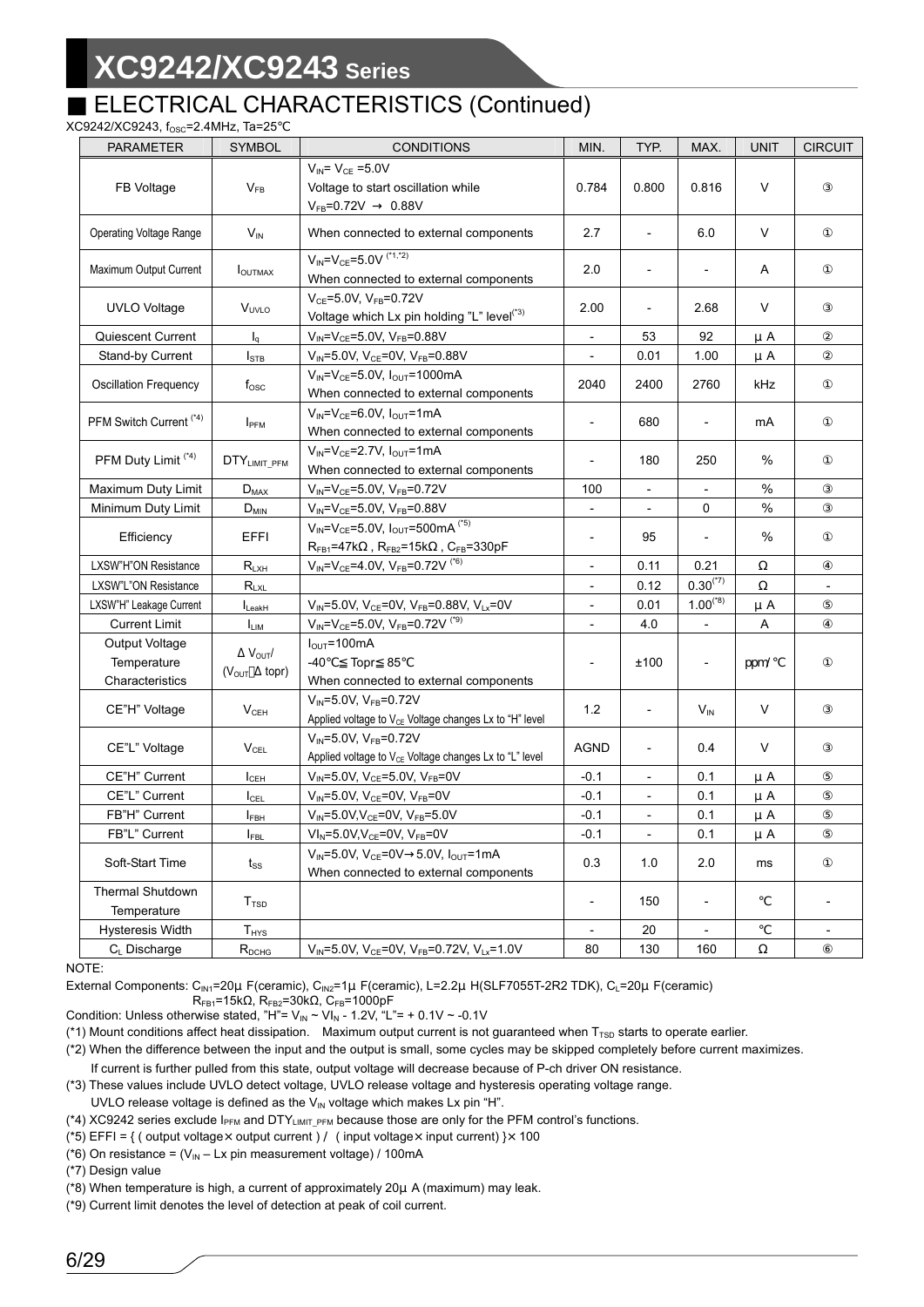# TYPICAL APPLICATION CIRCUIT

XC9242/XC9243 Series



### External Components

|                  | 1.2MHz                              |           | 24MHz                               |
|------------------|-------------------------------------|-----------|-------------------------------------|
|                  | 4.7µ H(SLF7055T-4R7)                |           | 2.2µ H(SLF7055T-2R2)                |
|                  | 4.7µ H(SPM6530T-4R7)                |           | 2.2µ H(SPM6530T-2R2)                |
| $CIN1$ :         | 20µ F (LMK212ABJ106KG 10V/10µ F x2) | $CIN1$ :  | 20µ F (LMK212ABJ106KG 10V/10µ F x2) |
| C <sub>IN2</sub> | 1µ F (LMK107BJ105KA 10V/1µ F x1)    | $C_{IN2}$ | 1µ F (LMK107BJ105KA 10V/1µ F x1)    |
| $C_1$ :          | 20µ F (LMK212ABJ106KG 10V/10µ F x2) | $C_1$ :   | 20µ F (LMK212ABJ106KG 10V/10µ F x2) |

<Output Voltage Setting>

Output voltage can be set by adding external split resistors. Output voltage is determined by the following equation, based on the values of RFB1 and RFB2. The sum of RFB1 and RFB2 should normally be 100kΩ or less. Output voltage range is 0.9V~5.5V by a 0.8V (±2.0%) reference voltage. When input voltage  $(V_{IN})$  setting output voltage, output voltage  $(V_{OUT})$  can not output the power more than input voltage  $(V_{IN})$ .

*VOUT = 0.8 x (RFB1 + RFB2) / RFB2* 

The value of C<sub>FB</sub>, speed-up capacitor for phase compensation, should be  $f_{\text{ZFB}} = 1 / (2 × π × CFB × RFB1)$  which is equal to 10kHz. Adjustments are required from 1kHz to 10kHz depending on the application, value of inductance (L), and value of load capacitance (C<sub>L</sub>).

[Example of calculation]

When R<sub>FB1</sub>=47kΩ, R<sub>FB2</sub>=15kΩ, V<sub>OUT</sub>=0.8×(47kΩ+15kΩ) / 15kΩ =3.3V When CFB=330pF, *fzfb= 1/(2*×π×*330pF*×*47 kΩ) =10.26kHz*

| Ѵѹт<br>(V) | $R_{FB1}$<br>$(k\Omega)$ | $R_{FB2}$<br>(kΩ) | $C_{FB}$<br>(pF) | V <sub>OUT</sub><br>(V) | $R_{FB1}$<br>$(k\Omega)$ | $R_{FB2}$<br>$(k\Omega)$ | $C_{FB}$<br>(pF) |
|------------|--------------------------|-------------------|------------------|-------------------------|--------------------------|--------------------------|------------------|
| 1.0        | 7.5                      | 30                | 2000             | 2.5                     | 51                       | 24                       | 300              |
| 1.2        | 15                       | 30                | 1000             | 3.0                     | 33                       | 12                       | 470              |
| 1.5        | 26                       | 30                | 560              | 3.3                     | 47                       | 15                       | 330              |
| 1.8        | 30                       | 24                | 510              | 5.0                     | 43                       | 8.2                      | 390              |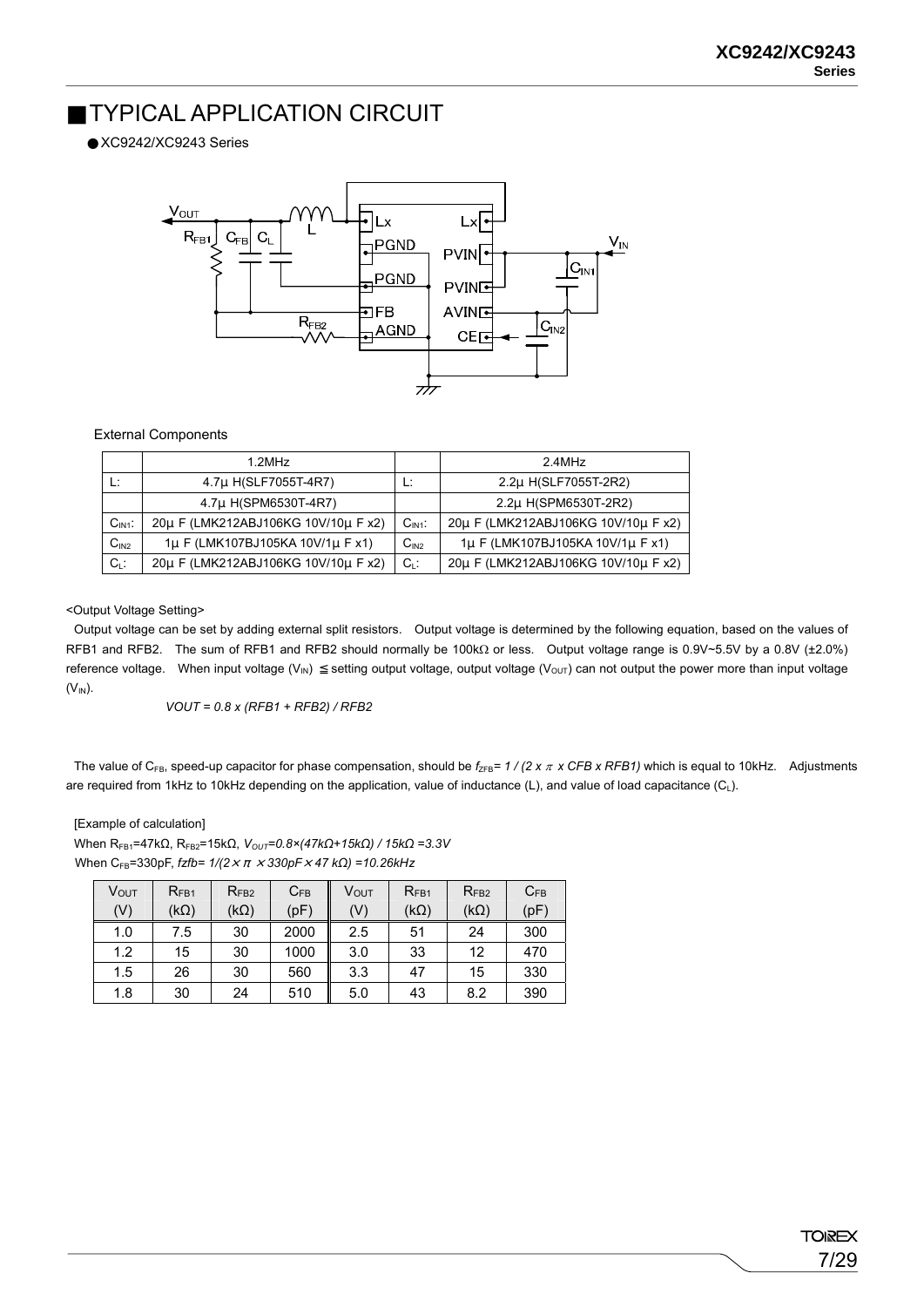# OPERATIONAL DESCRIPTION

The XC9242/XC9243 series consists of a reference voltage source, ramp wave circuit, error amplifier, PWM comparator, phase compensation circuit, output voltage adjustment resistors, P-channel MOS driver transistor, N-channel MOS switching transistor for the synchronous switch, current limiter circuit, UVLO circuit and others. (See the block diagram above.) The series ICs compare, using the error amplifier, the voltage of the internal voltage reference source with the feedback voltage from the FB pin. Phase compensation is performed on the resulting error amplifier output, to input a signal to the PWM comparator to determine the turn-on time during PWM operation. The PWM comparator compares, in terms of voltage level, the signal from the error amplifier with the ramp wave from the ramp wave circuit, and delivers the resulting output to the buffer driver circuit to cause the Lx pin to output a switching duty cycle. This process is continuously performed to ensure stable output voltage. The current feedback circuit monitors the P-channel MOS driver transistor current for each switching operation, and modulates the error amplifier output signal to provide multiple feedback signals. This enables a stable feedback loop even when a low ESR capacitor such as a ceramic capacitor is used ensuring stable output voltage.

#### <Reference Voltage Source>

The reference voltage source provides the reference voltage to ensure stable output voltage of the DC/DC converter.

#### <Ramp Wave Circuit>

The ramp wave circuit determines switching frequency. The frequency is fixed internally and can be selected from 1.2MHz or 2.4MHz. Clock pulses generated in this circuit are used to produce ramp waveforms needed for PWM operation, and to synchronize all the internal circuits.

#### <Error Amplifier>

The error amplifier is designed to monitor output voltage. The amplifier compares the reference voltage with the feedback voltage divided by the external split resistors, R1 and R2. When a voltage lower than the reference voltage is fed back, the output voltage of the error amplifier increases. The gain and frequency characteristics of the error amplifier output are fixed internally to deliver an optimized signal to the mixer.

#### <Current Limit>

The XC9242/XC0243 series includes a fold-back circuit, which aids the operation of the current limiter and circuit protection. The XC9242/XC9243 series monitors the current flowing through the P-channel MOS driver transistor

When current flowing through P-channel MOS driver transistor reaches current limit  $I_{LIM}$ , the current limiter circuit operates to limit the inductor current  $I_{LX}$ . If this state continues, the fold-back circuit operates and limit the output current in order to protect the IC from damage.

The output voltage is automatically resumed if the load goes light. When it is resumed, the soft-start function operates.

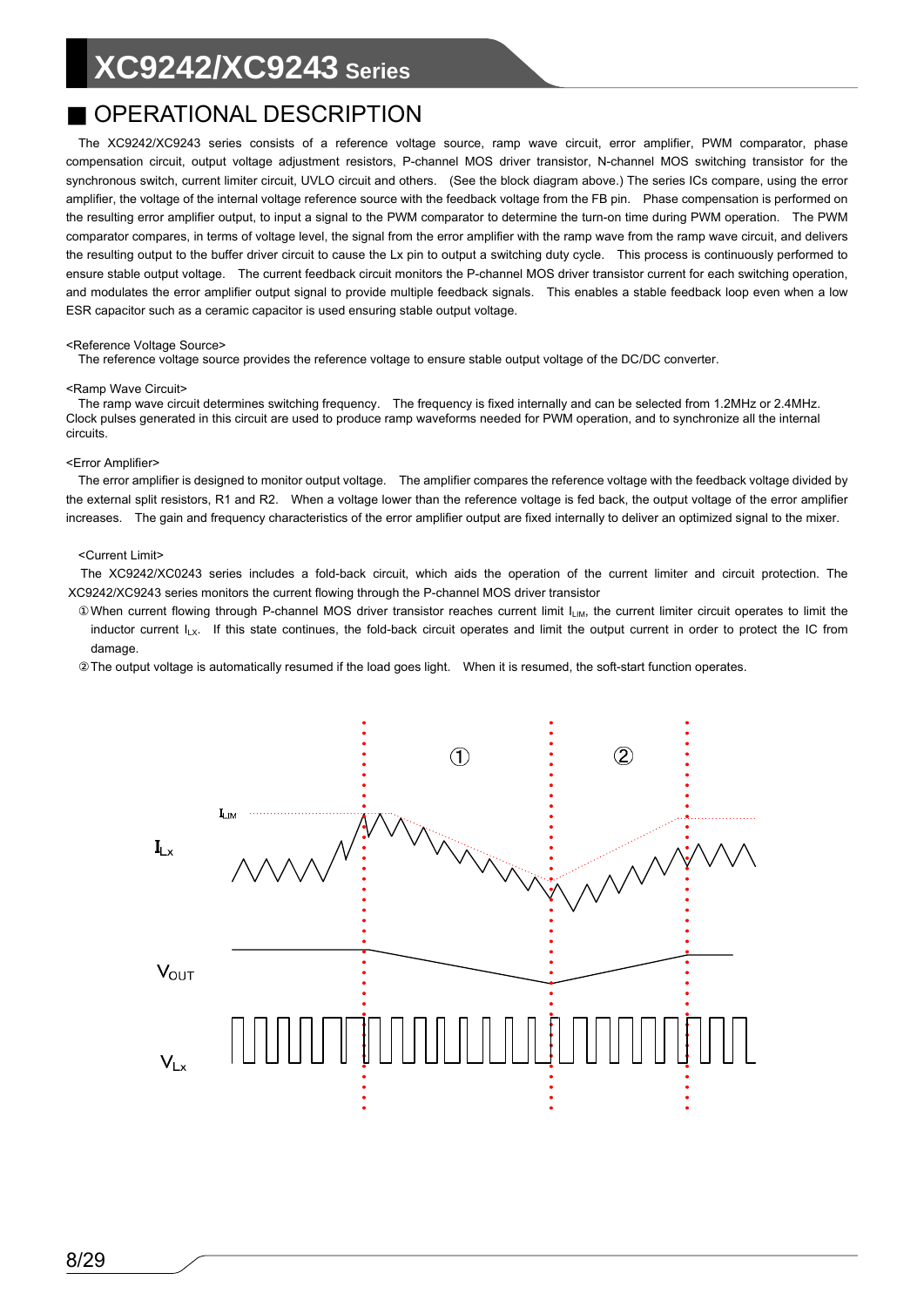## OPERATIONAL DESCRIPTION (Continued)

#### <Thermal Shutdown>

For protection against heat damage, the thermal shutdown function monitors chip temperature. When the chip's temperature reaches 150<sup>o</sup>C (TYP.), the thermal shutdown circuit starts operating and the P-channel driver transistor will be turned off. At the same time, the output voltage decreases. When the temperature drops to 130<sup>o</sup>C (TYP.) after shutt initiate output startup operation.

#### < Function of CE pin >

The XC9242/9243 series will enter into stand-by mode by inputting a low level signal to the CE pin. During a stand-by mode, the current consumption of the IC becomes 0μA (TYP.). The IC starts its operation by inputting a high level signal to the CE pin. The input of the CE pin is a CMOS input and the sink current is 0μ A (TYP.).

#### <UVLO>

When the VIN pin voltage becomes 2.4V (TYP.) or lower, the P-channel MOS driver transistor output driver transistor is forced OFF to prevent false pulse output caused by unstable operation of the internal circuitry. When the V<sub>IN</sub> pin voltage becomes 2.68V (MAX.) or higher, switching operation takes place. By releasing the UVLO function, the IC performs the soft start function to initiate output startup operation. The soft start function operates even when the VIN pin voltage falls momentarily below the UVLO operating voltage. The UVLO circuit does not cause a complete shutdown of the IC, but causes pulse output to be suspended; therefore, the internal circuitry remains in operation.

#### <Soft Start>

The XC9242/XC9243 series provide 1.0ms (TYP). Soft start time is defined as the time interval to reach 90% of the output voltage from the time when the  $V_{CF}$  is turned on.

#### <CL High Speed Discharge>

The XC9242/XC9243 series can quickly discharge the electric charge at the output capacitor  $(C<sub>1</sub>)$  when a low signal to the CE pin which enables a whole IC circuit put into OFF state, is inputted via the N-channel MOS switch transistor located between the  $L_x$  pin and the  $V_{GND}$  pin. When the IC is disabled, electric charge at the output capacitor  $(C<sub>L</sub>)$  is quickly discharged so that it may avoid application malfunction. Discharge time of the output capacitor ( $\tilde{C}_L$ ) is set by the  $C_L$  auto-discharge resistance (R) and the output capacitor ( $C_L$ ). By setting time constant of a  $C_L$  auto-discharge resistance value [R] and an output capacitor value  $(C_L)$  as  $( =C \times R)$ , discharge time of the output voltage after discharge via the N-channel transistor is calculated by the following formulas.

 $V = V_{OUT(E)} \times e^{-t/2}$  or  $t = ln (V_{OUT(E)} / V)$ 

 V : Output voltage after discharge  $V_{\text{OUT}(E)}$ : Output voltage t: Discharge time :  $C_l \times R_{DCHG}$ C<sub>L</sub>: Capacitance of Output capacitor  $R_{DCHG}$  :  $C_{L}$  auto-discharge resistance

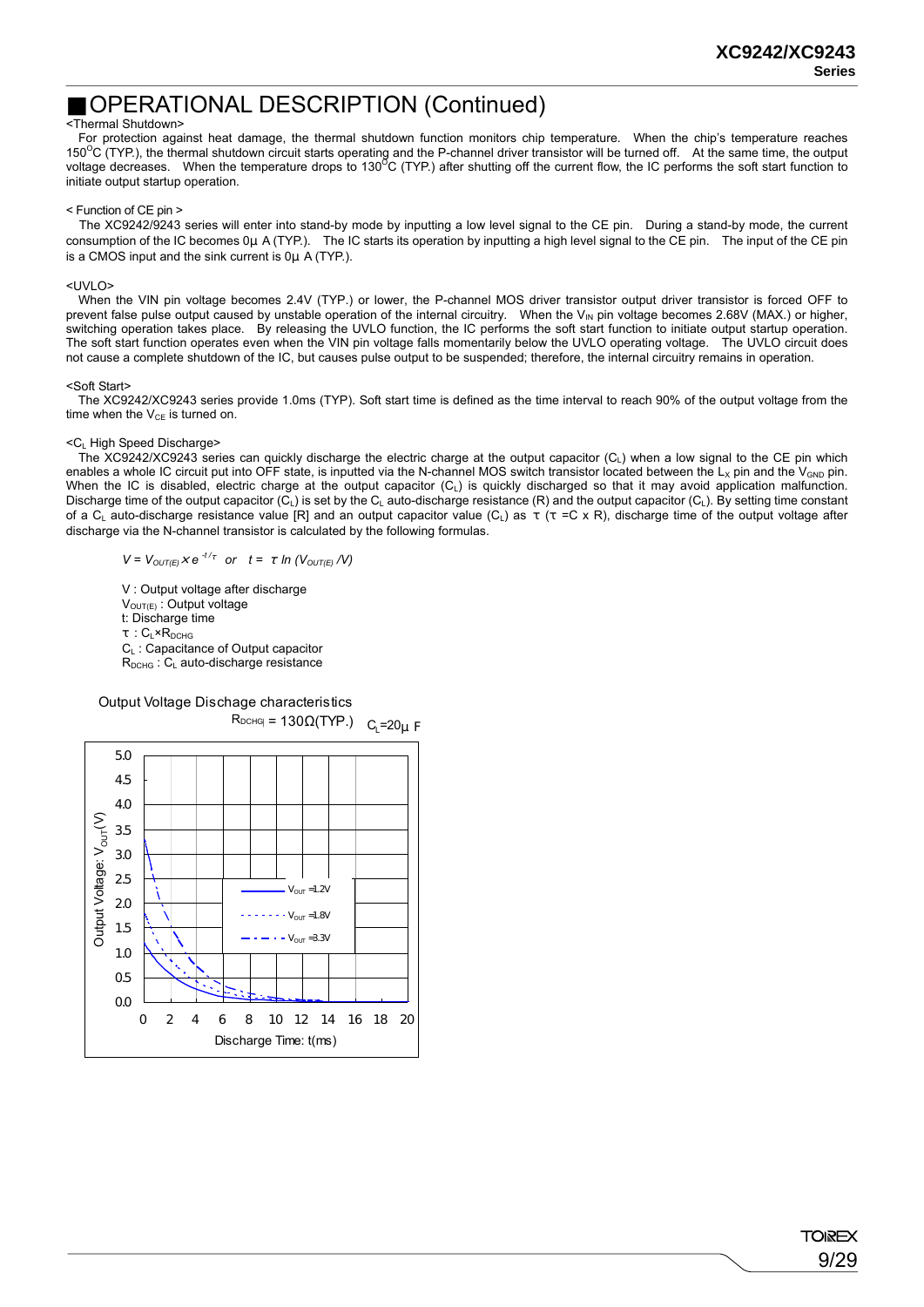# OPERATIONAL DESCRIPTION (Continued)

## <PFM Switch Current> (\*1)

In PFM control operation, until coil current reaches to a specified level (IPFM), the IC keeps the P-channel MOS driver transistor on. In this case, time that the P-channel MOS driver transistor is kept on  $(t_{ON})$  can be given by the following formula. Please refer to  $I_{PFM}$  $t_{\textit{ON}}=L\times I_{\textit{PFM}}/\left(V_{\textit{IN}}\cdot\,V_{\textit{OUT}}\right)$ 

### $<$  PFM Duty Limit  $>$   $(1)$

In PFM control operation, the PFM duty limit (DTY<sub>LIMIT\_PFM</sub>) is set to 200% (TYP.). Therefore, under the condition that the duty increases (e.g. the condition that the step-down ratio is small), it's possible for P-channel MOS driver transistor to be turned off even when coil current doesn't reach to IPFM. Please refer to I<sub>PFM</sub>

(\*1) XC9242 Series is excluded.





Fig.  $I_{\text{PFM}}$  (1) Fig.  $I_{\text{PFM}}$  (2)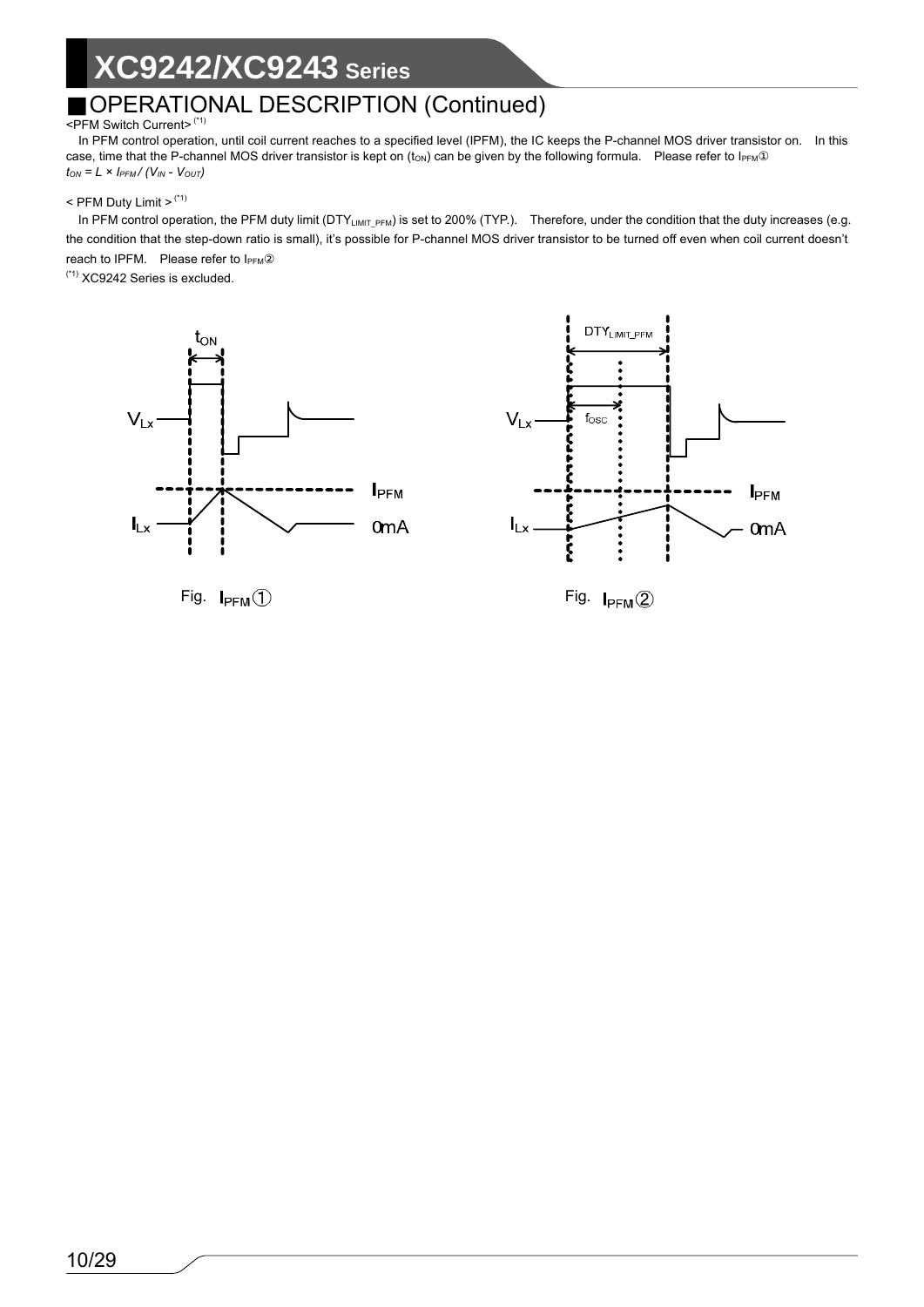11/29

**TOREX** 

## NOTE ON USE

- 1. Please use this IC within the stated maximum ratings. For temporary, transitional voltage drop or voltage rising phenomenon, the IC is liable to malfunction should the ratings be exceeded.
- 2. Where wiring impedance is high, operations may become unstable due to noise and/or phase lag depending on output current.
- Please wire the input capacitor  $(C_{N})$  and the output capacitor  $(C_{1})$  as close to the IC as possible.
- 3. When the difference between  $V_{\text{IN}}$  and  $V_{\text{OUT}}$  is large in PWM control, very narrow pulses will be outputted, and there is the possibility that some cycles may be skipped completely.
- 4. When the difference between  $V_{\text{IN}}$  and  $V_{\text{OUT}}$  is small, and the load current is heavy, very wide pulses will be outputted and there is the possibility that some cycles may be skipped completely.
- 5. With the IC, the peak current of the coil is controlled by the current limit circuit. Since the peak current increases when dropout voltage or load current is high, current limit starts operation, and this can lead to instability. When peak current becomes high, please adjust the coil inductance value and fully check the circuit operation. In addition, please calculate the peak current according to the following formula:

 $Ipk = (V_{IN} - V_{OUT}) \times OnDuty / (2 \times L \times f_{OSC}) + I_{OUT}$ 

L : Coil Inductance Value

f<sub>osc</sub>: Oscillation Frequency

- 6. Use of the IC at voltages below the recommended voltage range may lead to instability.
- 7. This IC should be used within the stated absolute maximum ratings in order to prevent damage to the device.<br>8. When the IC is used in high temperature, output voltage may increase up to input voltage level at no load be
- When the IC is used in high temperature, output voltage may increase up to input voltage level at no load because of the leak current of the P-channel driver transistor.
- 9. The XC9242/XC9243 uses fold-back circuit limiter. However, fold-back may become "droop" affected by the wiring conditions. Care must be taken especially for  $C_{\text{IN}}$  distance and position.
- 10. If C<sub>L</sub> capacitance reduction happens such as in the case of low temperature, the IC may enter unstable operation. Care must be taken for  $C<sub>L</sub>$  capacitor selection and its capacitance value.



11. Torex places an importance on improving our products and its reliability.

However, by any possibility, we would request user fail-safe design and post-aging treatment on system or equipment.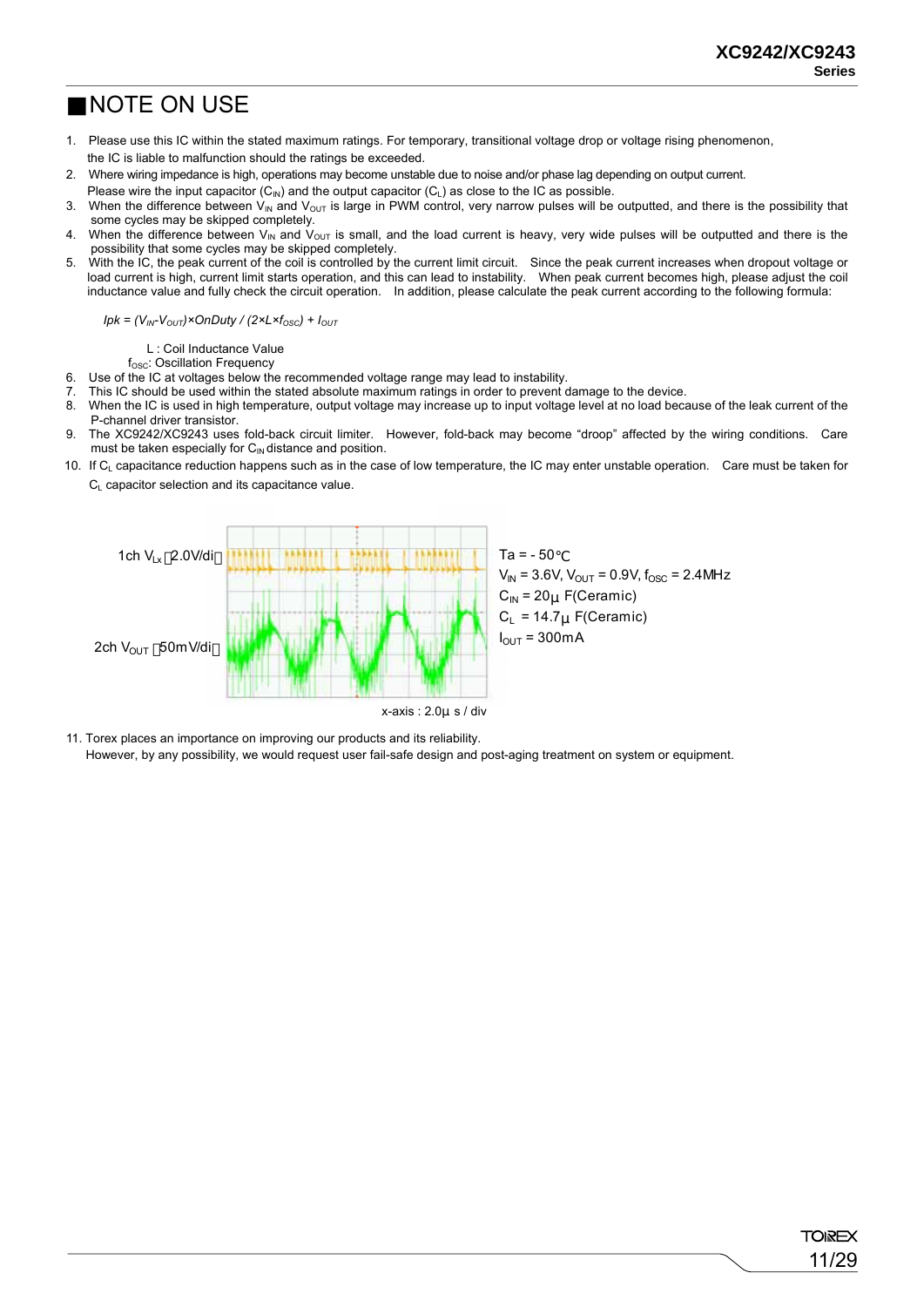# NOTE ON USE (Continued)

Instructions of pattern layouts

- 1. In order to stabilize V<sub>IN</sub> voltage level, we recommend that a by-pass capacitor (C<sub>IN</sub>) be connected as close as possible to the PVIN & PGND pins and the AVIN & AGND pins.
- 2. Make sure to avoid noise from the PVIN pin to the AVIN pin. Please connect the AGND pin and PGND pin in the shortest length for wiring.
- 3. Please mount each external component as close to the IC as possible. Wire external components as close to the IC as possible and use thick, short connecting traces to reduce the circuit impedance.
- 5. This series' internal driver transistors bring on heat because of the output current and ON resistance of P-channel and N-channel MOS driver transistors.
- 6. Make sure that the PCB GND traces are as thick as possible, as variations in ground potential caused by high ground currents at the time of switching may result in instability of the IC.



3<sup>rd</sup> Layer(USP-10B) 4<sup>th</sup> Layer(USP-10B)



1<sup>st</sup> Layer(USP-10B) 2<sup>nd</sup> Layer(USP-10B)





PCB (USP-10B) Typical Application Circuit (USP-10B) 1) XC9242/XC9243 Series 1) XC9242/XC9243 Series



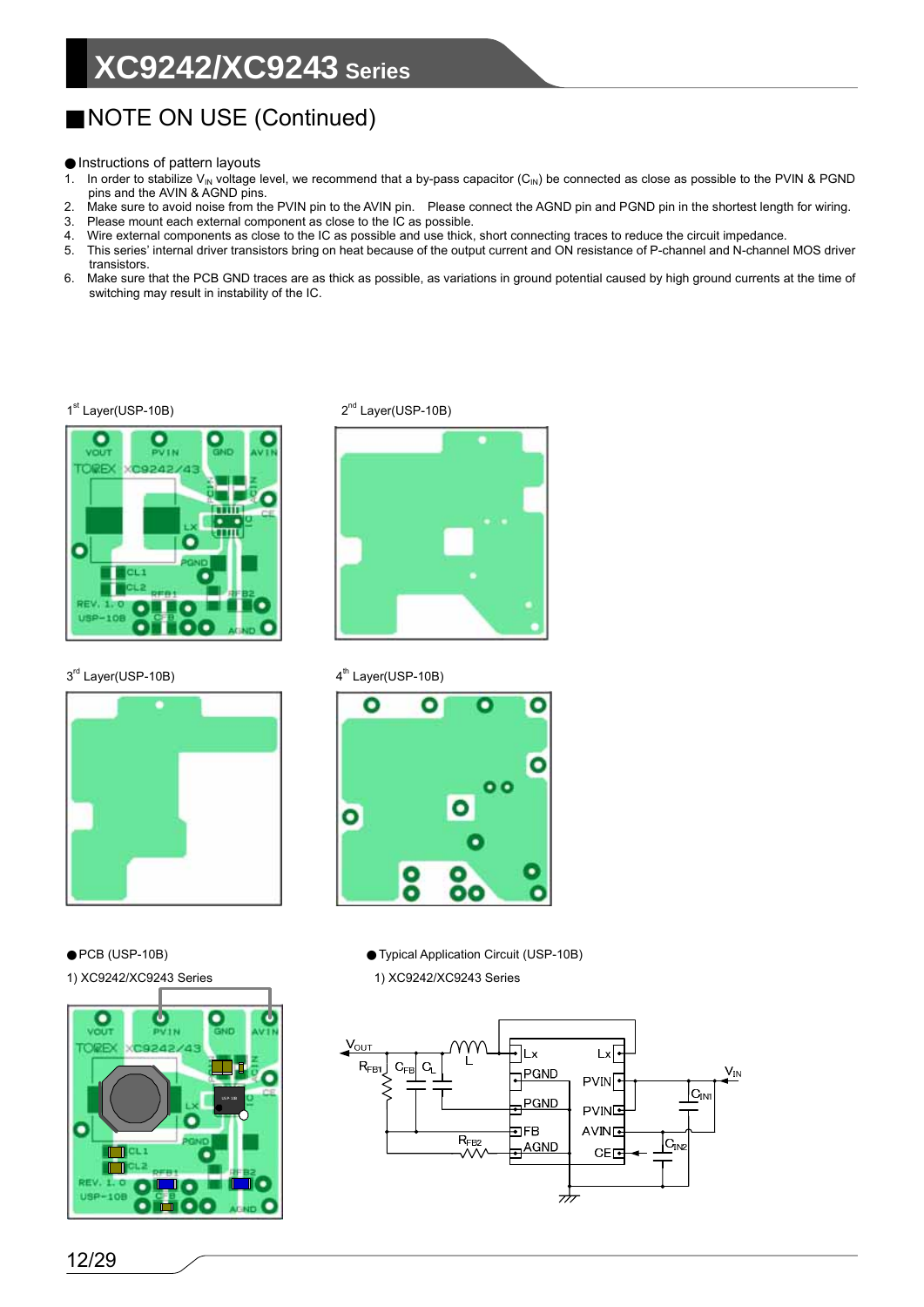# NOTE ON USE (Continued)

## 1st Layer(SOP-8FD) 2<sup>nd</sup> Layer(SOP-8FD)



3<sup>rd</sup> Layer(SOP-8FD) 4<sup>th</sup> Layer(SOP-8FD)







PCB SOP8-FD) Typical Application Circuit SOP8-FD)



1) XC9242/XC9243 Series 1) XC9242/XC9243 Series

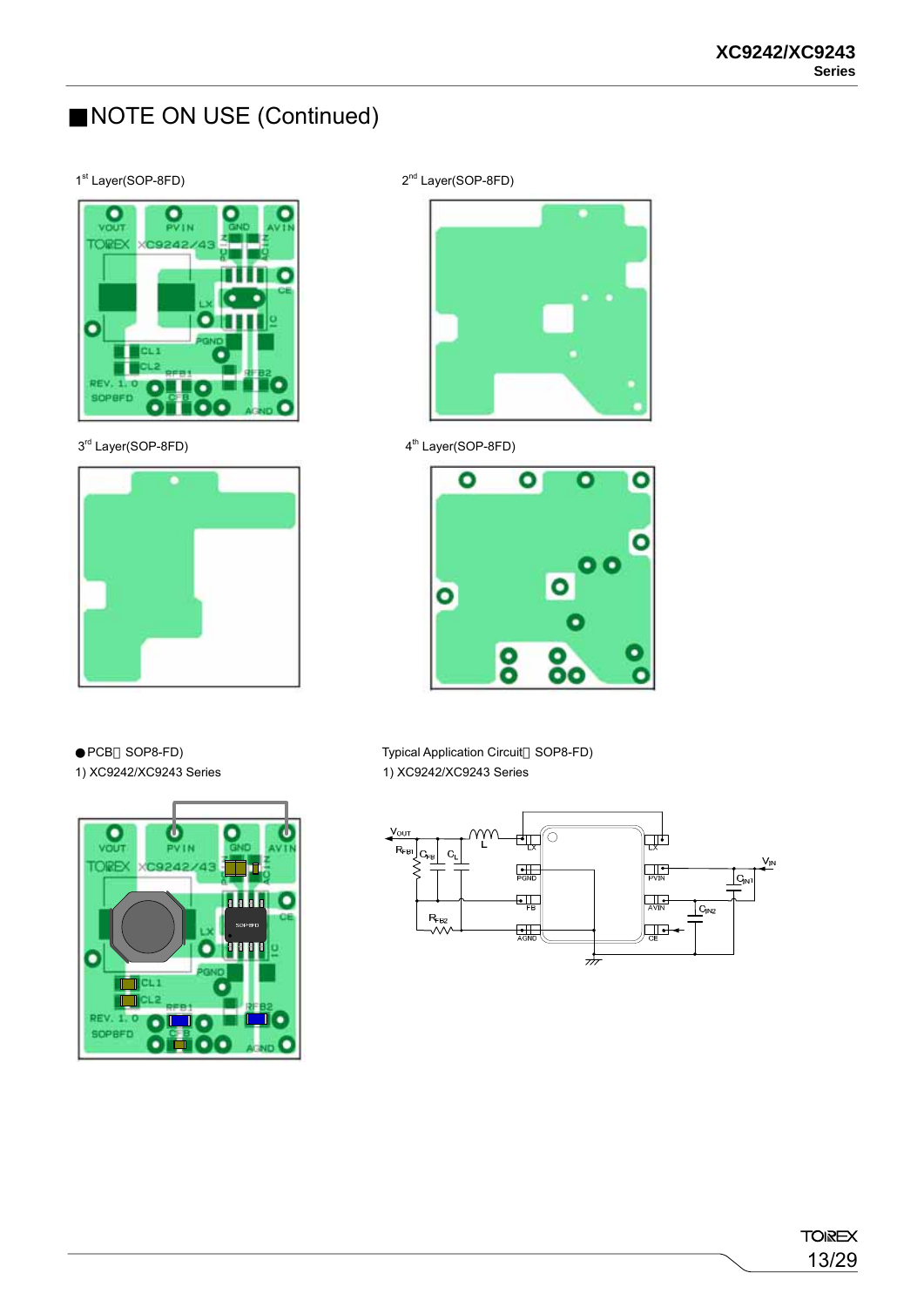TEST CIRCUITS

1) CIRCUIT ①



2) CIRCUIT (2)



3) CIRCUIT 3



4) CIRCUIT (4)



5) CIRCUIT (5)



 $6)$  CIRCUIT  $(6)$ 

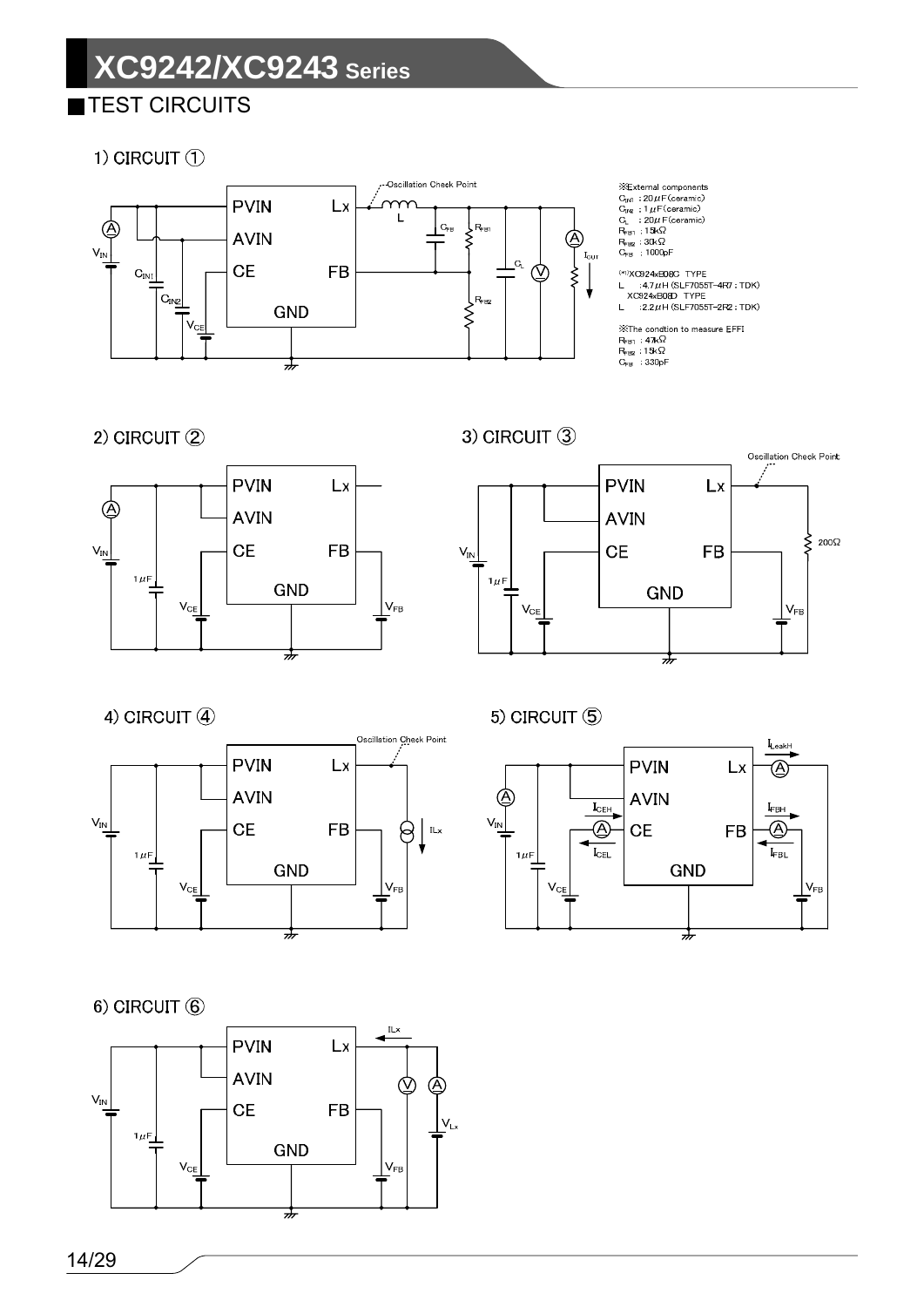## TYPICAL PERFORMANCE CHARACTERISTICS

### (1) Efficiency vs. Output Current



#### $XC9243BOBC$  ( $V_{OUT}$ =1.2V)



 $XC9243B08D$  ( $V<sub>OUT</sub>=1.2V$ )

70 80 90 100 L=2.2μH(SLF7055),CIN=20μF(LMK212ABJ106KGx2) C<sub>IN</sub>=1µ F(LMK107BJ105KAx1),C<sub>L</sub>=2QJ F(LMK212ABJ106KGx2)<br>R<sub>ED1</sub>=15k , R<sub>ED7</sub>=30k , C<sub>ED</sub>=10000F



 $XC9243B08C$  ( $V_{OUT}$ =1.2V) 1.4 1.3 1.2 7  $V_{IN} = 3.7V$ , 50V 1.1 1





 $XC9242B08D (V_{OUT}=1.2V)$ L=2.2μH(SLF7055),CIN=20μF(LMK212ABJ106KGx2) C<sub>IN</sub>=1µ F(LMK107BJ105KAx1),C<sub>L</sub>=20µ F(LMK212ABJ106KGx2)<br>R<sub>FB1</sub>=15k , R<sub>FB2</sub>=30k , C<sub>FB</sub>=10000F 100 90 80  $V_{IN} = 3.7V$ Efficiency: EFFI (%) Efficiency: EFFI (%) 70 60  $V_{IN} = 5.0V$ 50 40 30  $\alpha$ 10  $\mathsf{o}$ 0.1 1 10 100 1000 10000 Output Current: I<sub>OUT</sub> (mA)

(2) Output Voltage vs. Output Current

 $XC9242B08C$  ( $V_{OUT}$ =1.2V)

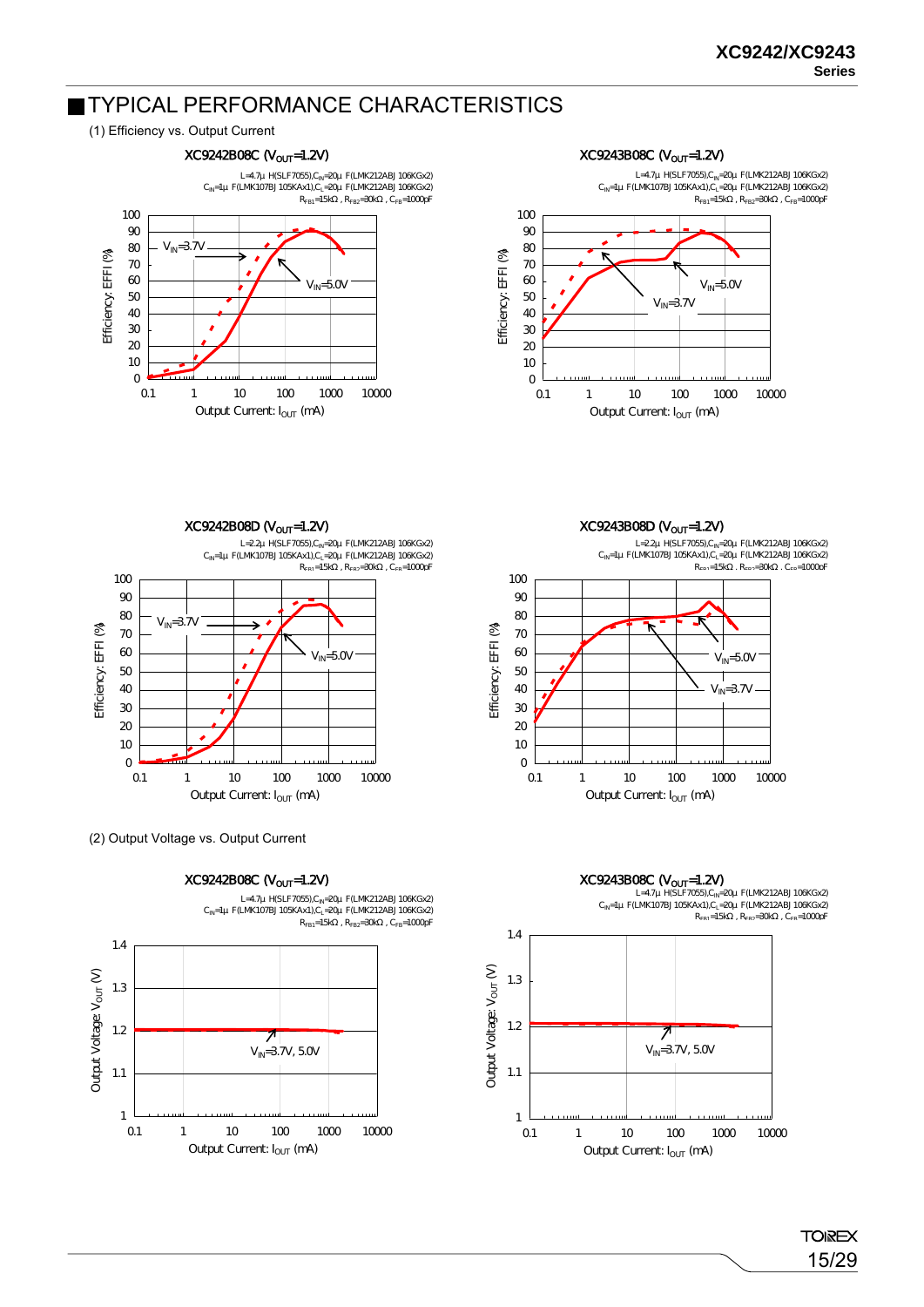# TYPICAL PERFORMANCE CHARACTERISTICS (Continued)

(2) Output Voltage vs. Output Current



(3) Ripple Voltage vs. Output Current

 $XC9242B08C$  ( $V_{OUT}$ =1.2V) L=4.7μ H(SLF7055),C<sub>IN</sub>=20μ F(LMK212ABJ106KGx2)<br>C<sub>IN</sub>=1μ F(LMK107BJ105KAx1),C<sub>L</sub>=20μ F(LMK212ABJ106KGx2)<br>R<sub>FB1</sub>=15k , R<sub>FB2</sub>=30k , C<sub>FB</sub>=1000pF



# $XC9242B08D$  ( $V_{OUT}$ =1.2V)











## $XC9243B08D$  ( $V_{OUT}$ =1.2V)

L=22μ H(SLF7055),C<sub>IN</sub>=20μ F(LMK212ABJ106KGx2)<br>C<sub>IN</sub>=1μ F(LMK107BJ105KAx1),C<sub>L</sub>=20μ F(LMK212ABJ106KGx2)<br>R<sub>FB1</sub>=15k , R<sub>FB2</sub>=30k , C<sub>FB</sub>=1000pF

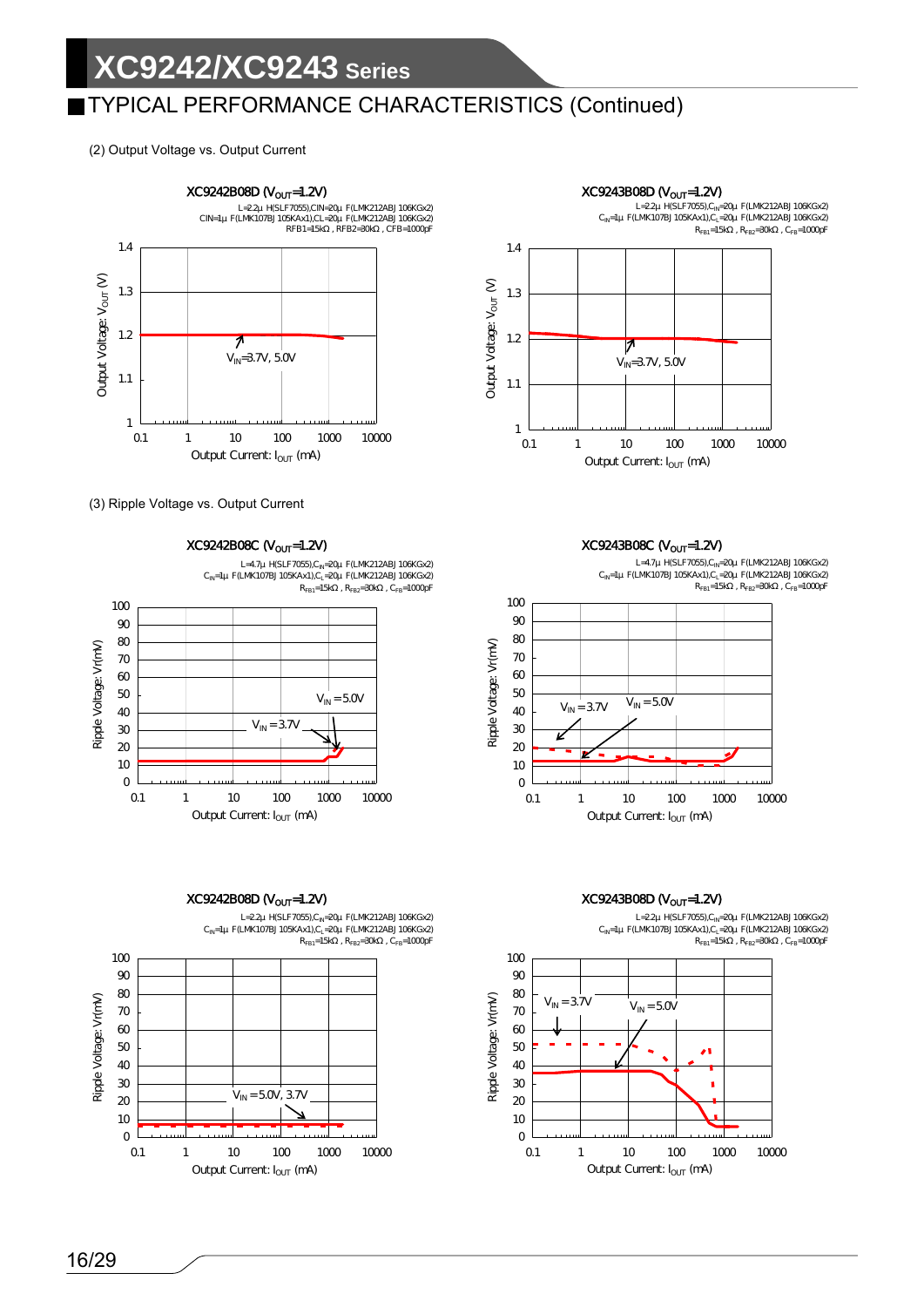## TYPICAL PERFORMANCE CHARACTERISTICS (Continued)

### XC9242B08C

(4) FB Voltage vs. Ambient Temperature (5) UVLO Voltage vs. Ambient Temperature





(6) Quiescent Current vs. Ambient Temperature

### XC9242B08C



(7) Stand-by Current vs. Ambient Temperature

#### XC9242B08C





XC9242B08D



#### XC9242B08D

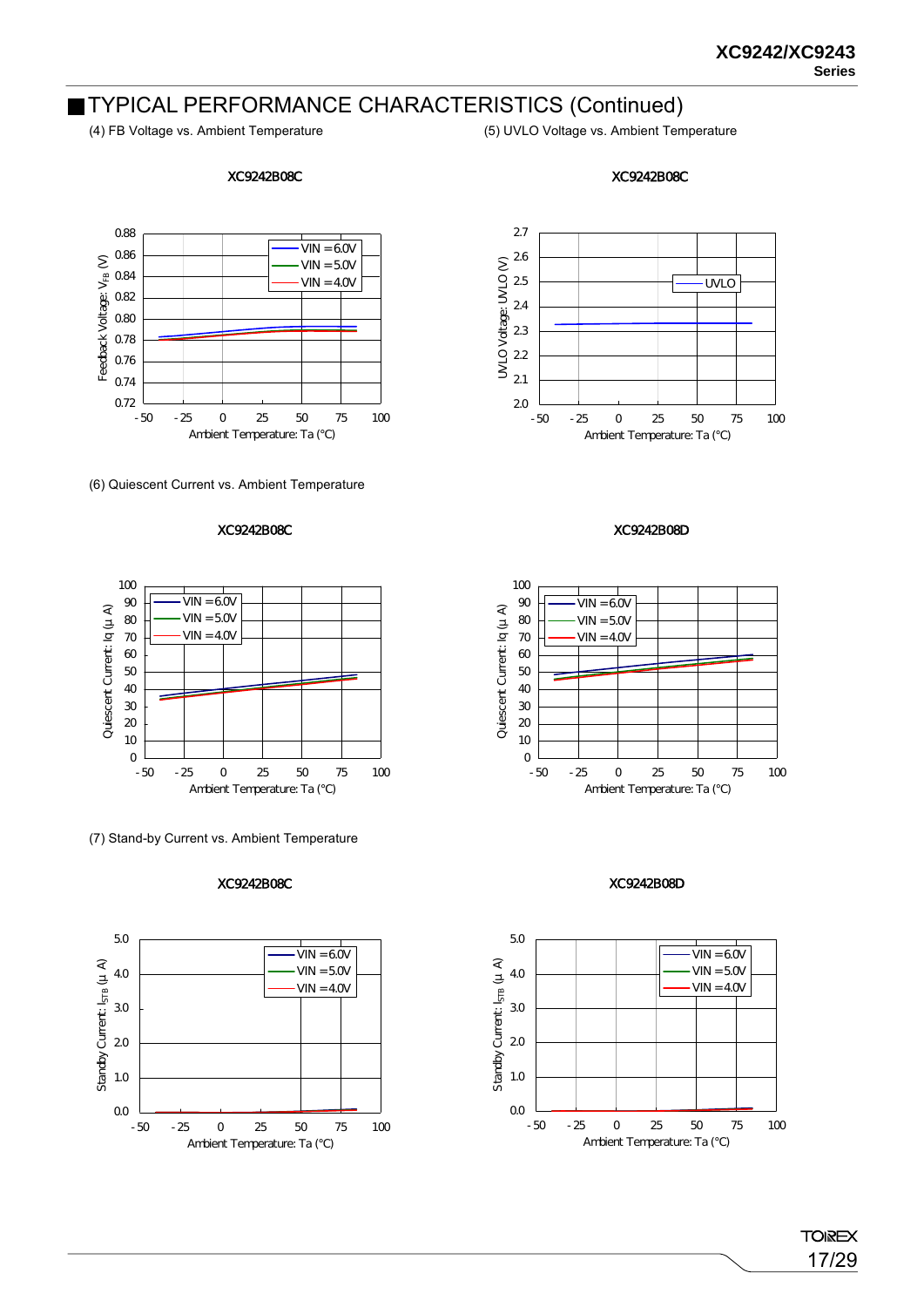## TYPICAL PERFORMANCE CHARACTERISTICS (Continued)

(8) Oscillation Frequency vs. Ambient Temperature

### XC9242B08C



(9) PFM Switching Current vs. Ambient Temperature

### XC9243B08C



(10) PFM Duty Limit vs. Ambient Temperature





XC9242B08D



#### XC9243B08D



XC9243B08D

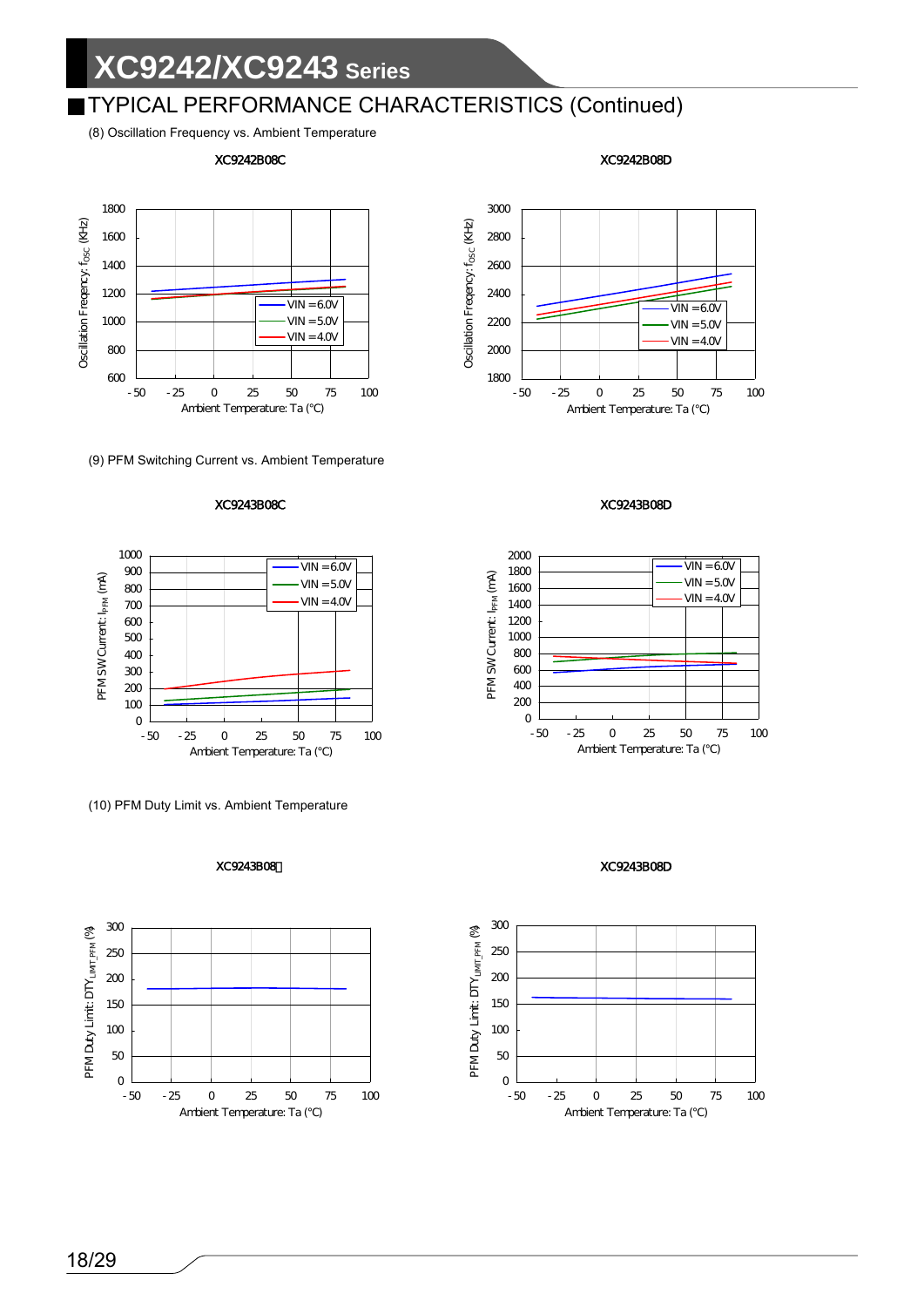## TYPICAL PERFORMANCE CHARACTERISTICS (Continued)

### XC9242B08C

Lx SWPch ON Resistance:  $R_{LxH}$  (m ) Lx SW Pch ON Resistance:  $R_{LxH}$  (m) 300  $VIN = 60V$  $VIN = 50V$ 250  $VIN = 4.0V$ 200 150 100 50 0 -50 -25 0 25 50 75 100 Ambient Temperature: Ta ()

(13) LxSW"H" Leakage Current vs. Ambient Temperature (14) Current Limit vs. Ambient Temperature

#### XC9242B08C



(15) CE"H" Voltage vs. Ambient Temperature (16) CE"L" Voltage vs. Ambient Temperature

#### XC9242B08C







### XC9242B08C



#### XC9242B08C



### XC9242B08C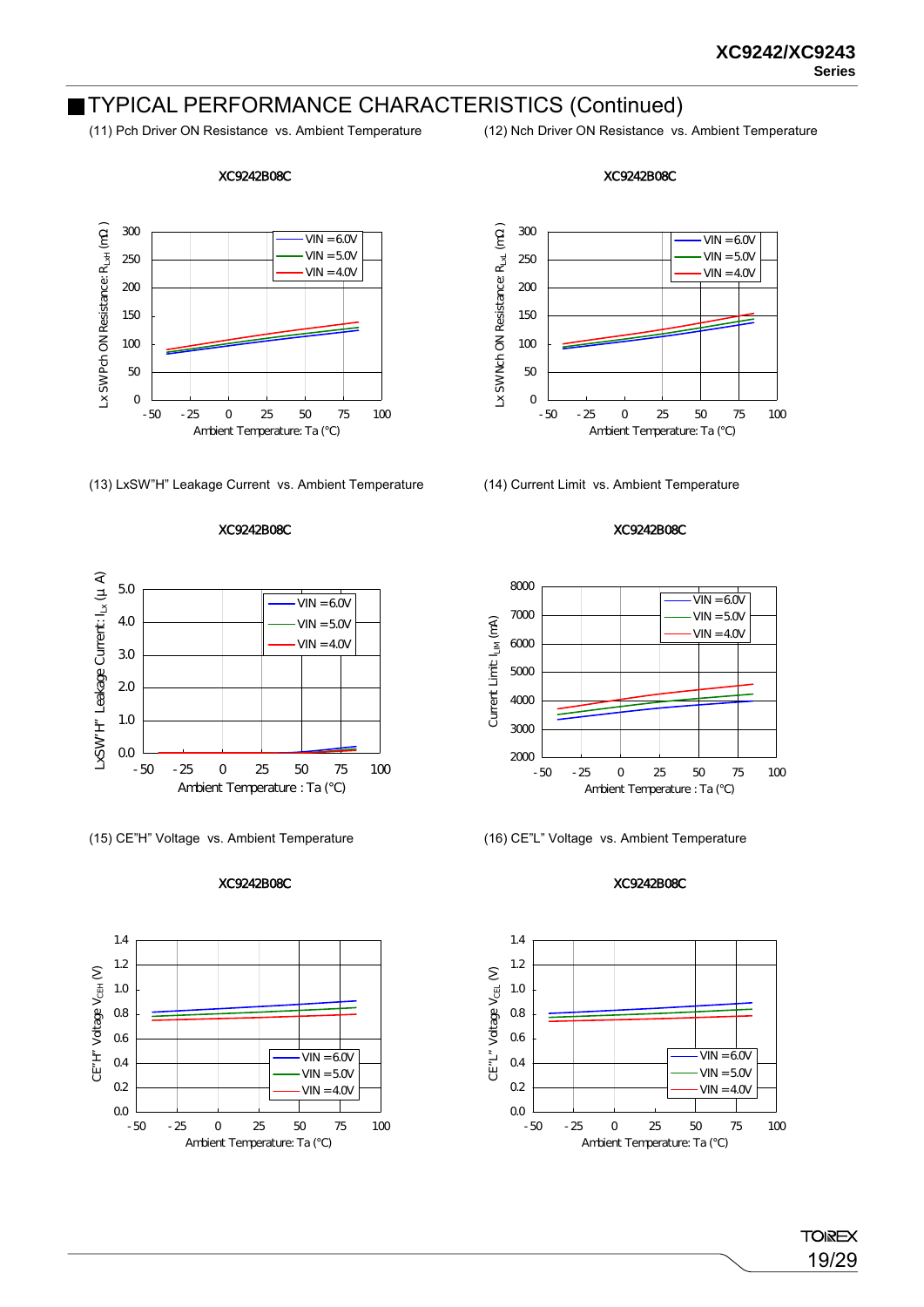# TYPICAL PERFORMANCE CHARACTERISTICS (Continued)

(17) Soft-Start Time vs. Ambient Temperature (18) C<sub>L</sub> Discharge Resistance vs. Ambient Temperature

### XC9242B08C





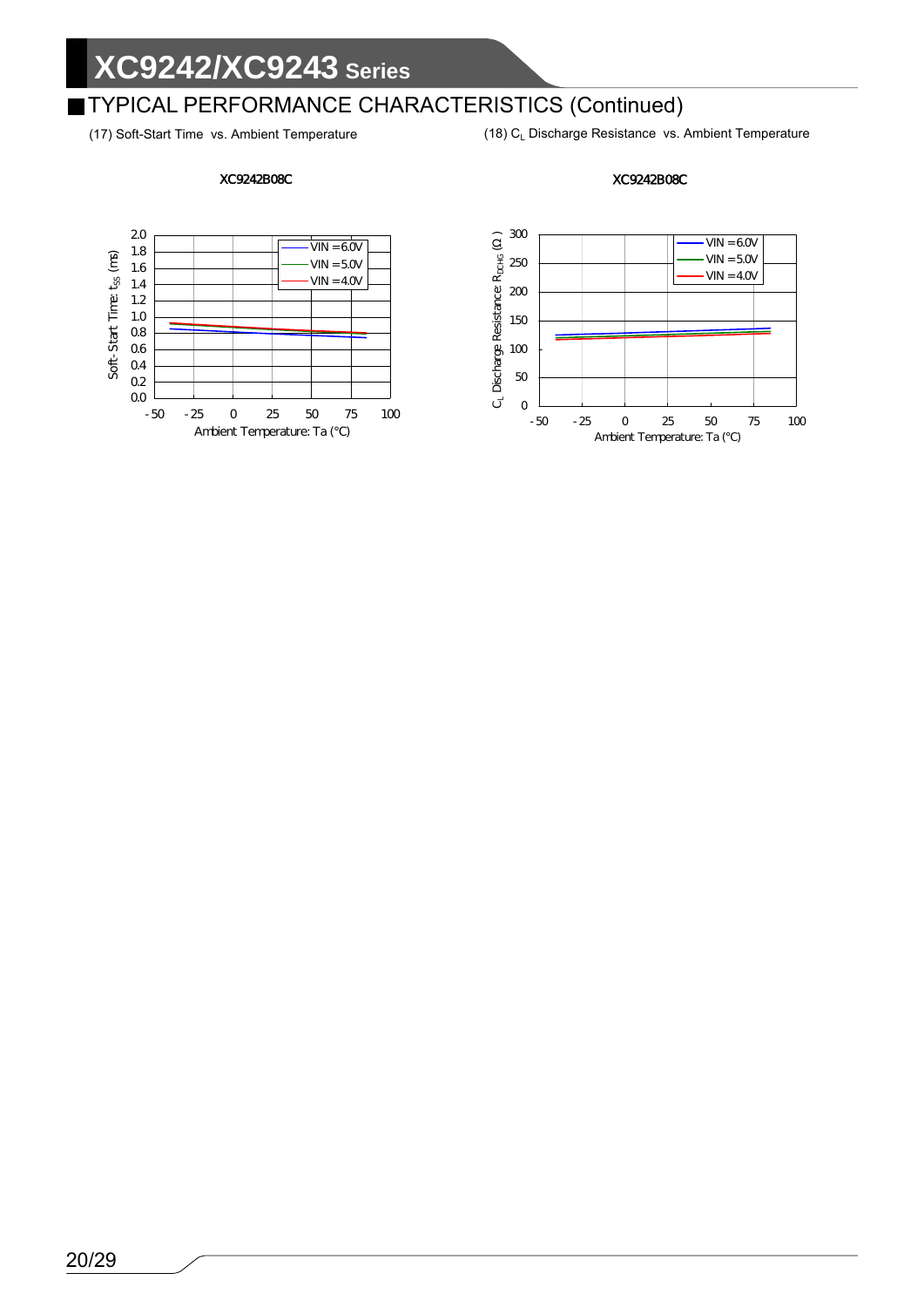## TYPICAL PERFORMANCE CHARACTERISTICS (Continued)

(19) Load Transient Response



### **XC9242B08C**

**XC9243B08C**





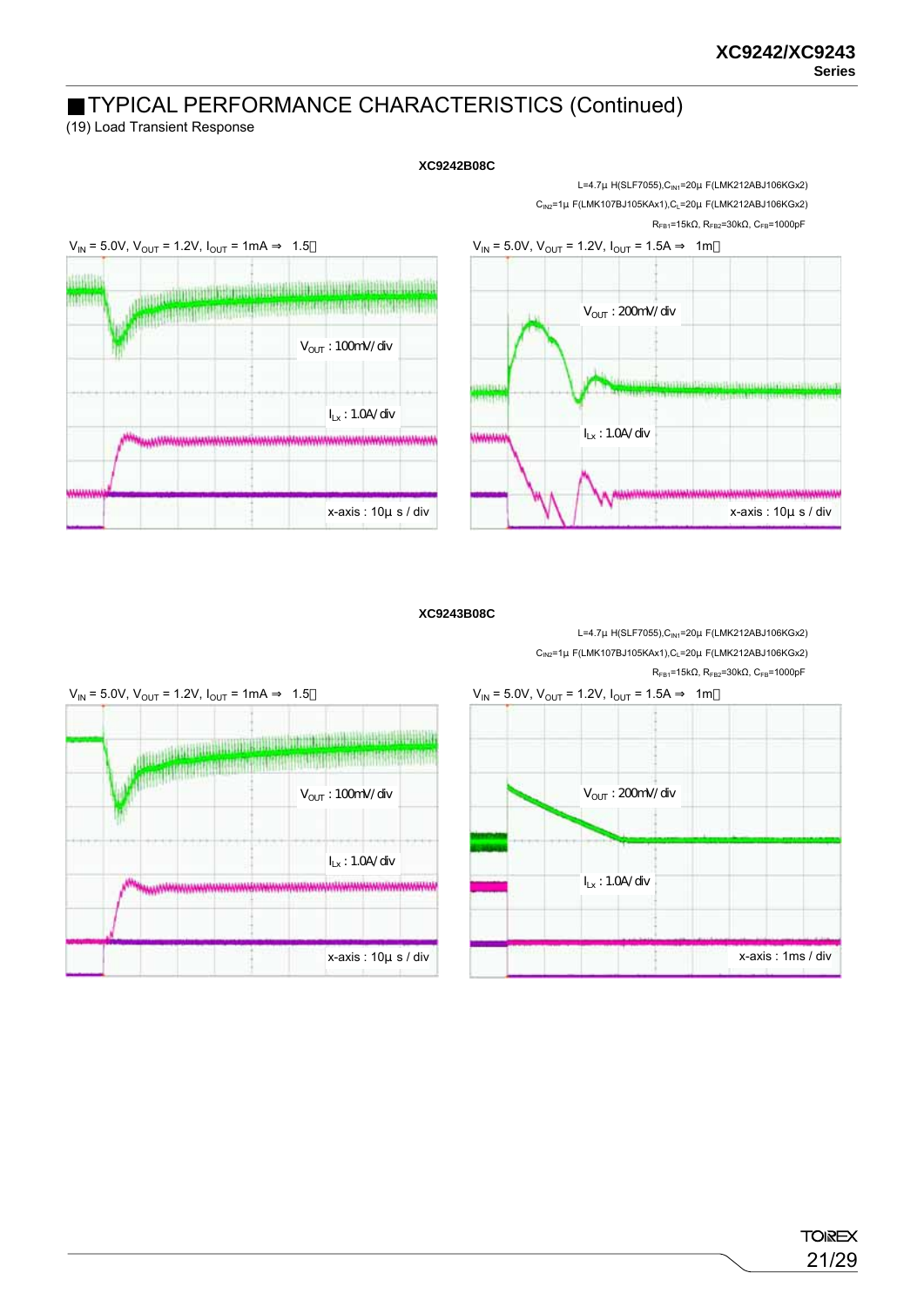# TYPICAL PERFORMANCE CHARACTERISTICS (Continued)

(19) Load Transient Response

### **XC9242B08D**

L=2.2μH(SLF7055),CIN1=20μF(LMK212ABJ106KGx2) C<sub>IN2</sub>=1μ F(LMK107BJ105KAx1),C<sub>L</sub>=20μ F(LMK212ABJ106KGx2)  $R_{FB1}$ =15kΩ,  $R_{FB2}$ =30kΩ,  $C_{FB}$ =1000pF





#### **XC9243B08D**

L=2.2μ H(SLF7055), C<sub>IN1</sub>=20μ F(LMK212ABJ106KGx2) C<sub>IN2</sub>=1μ F(LMK107BJ105KAx1),C<sub>L</sub>=20μ F(LMK212ABJ106KGx2)  $R_{FB1}$ =15kΩ,  $R_{FB2}$ =30kΩ,  $C_{FB}$ =1000pF



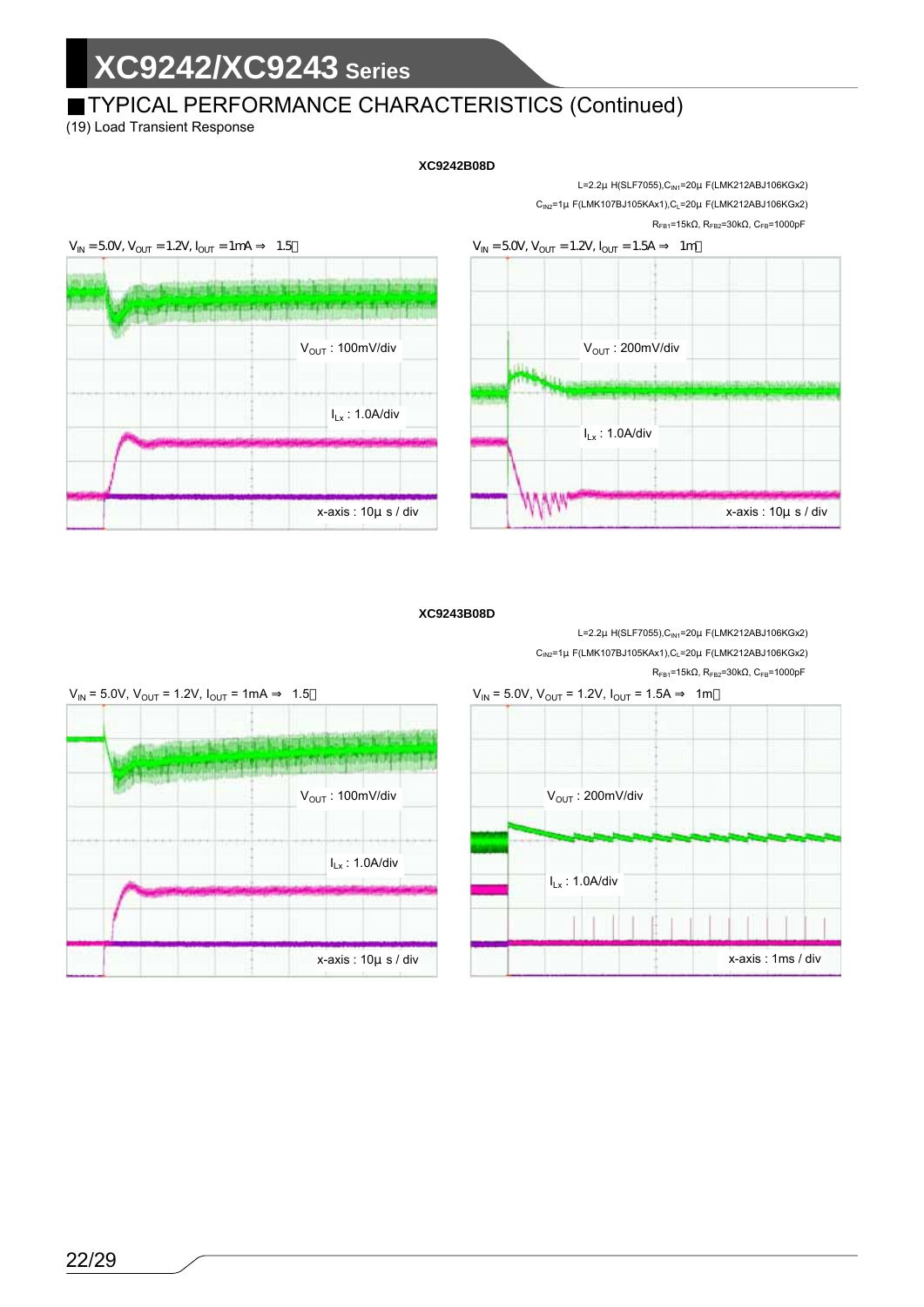## TYPICAL PERFORMANCE CHARACTERISTICS (Continued)

(20) Frequency Response

Test Condition:

Measurement equipment:NF FRA5097 Version:3.00 OSC amplitude=20.0mVpeak OSC.Dcbias=0.00V OSC waveform:SIN, Sweep minimum frequency=1Hz Sweep maximum frequency=15MHz Sweep resolution=300steps/sweep Integration period=100cycle, Delay time=0cycle Order of harmonic analysis=1, Measure mode:CH1&CH2 Auto integration:OFF, Amplitude compression:OFF Slow sweep:OFF

## XC9242B08CDR

L=4.7μ H(SLF7055), C<sub>IN</sub>=20μ F(LMK212ABJ106KGx2)  $C_{IN}$ =1μ F(LMK107BJ105KAx1), $C_L$ =20μ F(LMK212ABJ106KGx2)  $R_{FB1}=15kΩ$ ,  $R_{FB2}=30kΩ$ ,  $C_{FB}=1000pF$  $V_{IN} = 5.0V$ ,  $V_{CE} = V_{IN}$ ,  $V_{OUT} = 1.2V$ ,  $I_{OUT} = 1mA$ 



L=4.7μ H(SLF7055), C<sub>IN</sub>=20μ F(LMK212ABJ106KGx2)  $C_{IN}$ =1µ F(LMK107BJ105KAx1), $C_{L}$ =20µ F(LMK212ABJ106KGx2)  $R_{FB1}$ =15kΩ,  $R_{FB2}$ =30kΩ,  $C_{FB}$ =1000pF



**TOIREX** 23/29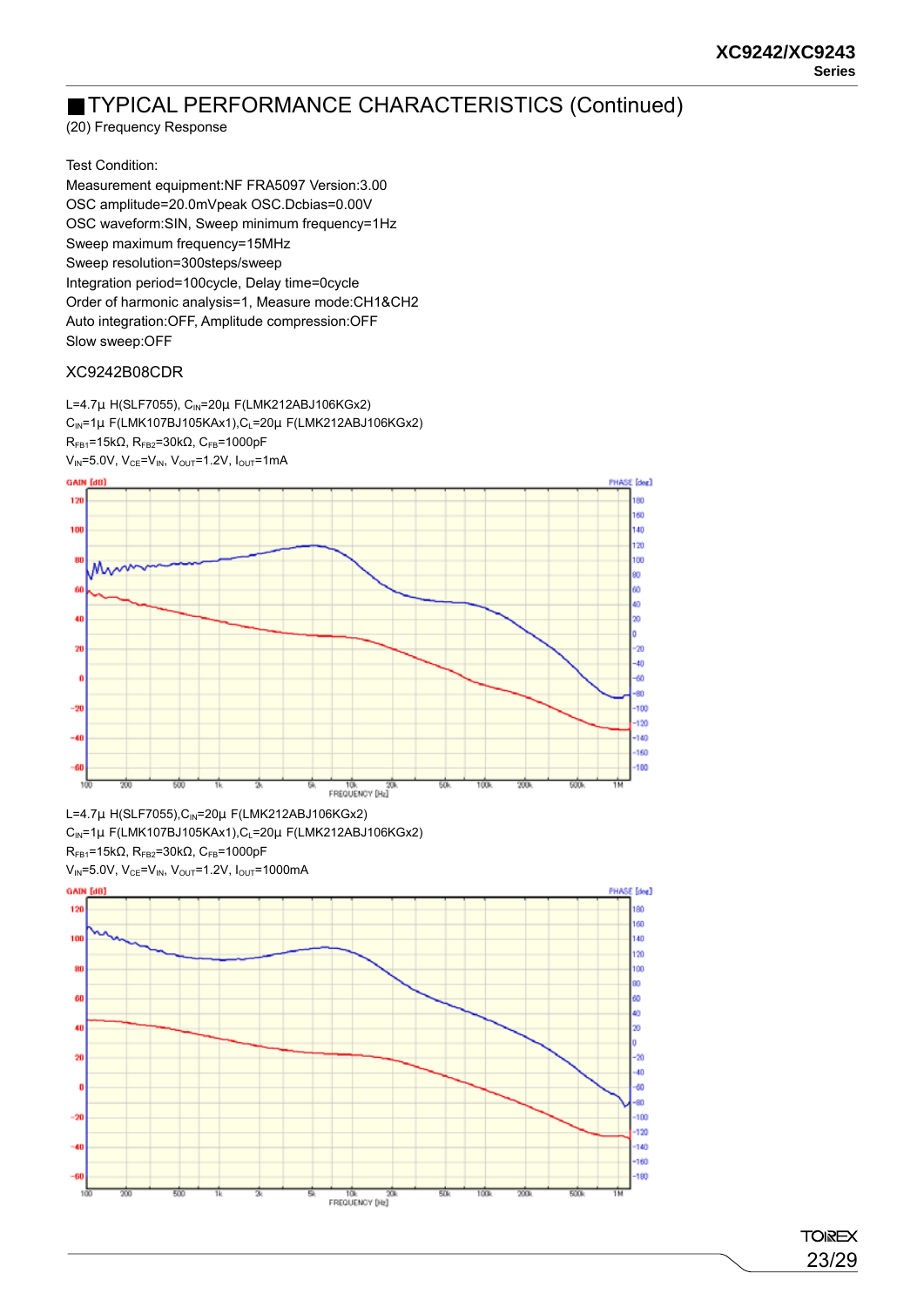## TYPICAL PERFORMANCE CHARACTERISTICS (Continued)

(20) Frequency Response (Continued)

Test Condition:

Measurement equipment:NF FRA5097 Version:3.00 OSC amplitude=20.0mVpeak OSC.Dcbias=0.00V OSC waveform:SIN, Sweep minimum frequency=1Hz Sweep maximum frequency=15MHz Sweep resolution=300steps/sweep Integration period=100cycle, Delay time=0cycle Order of harmonic analysis=1, Measure mode:CH1&CH2 Auto integration:OFF, Amplitude compression:OFF Slow sweep:OFF

## XC9242B08DDR

L=2.2μH(SLF7055),CIN=20μF(LMK212ABJ106KGx2)  $C_{IN}$ =1μ F(LMK107BJ105KAx1), $C_{L}$ =20μ F(LMK212ABJ106KGx2)  $R_{FB1}$ =15kΩ,  $R_{FB2}$ =30kΩ,  $C_{FB}$ =1000pF  $V_{IN} = 5.0V$ ,  $V_{CE} = V_{IN}$ ,  $V_{OUT} = 1.2V$ ,  $I_{OUT} = 1mA$ 



 $C_{IN}$ =1μ F(LMK107BJ105KAx1),  $C_{L}$ =20μ F(LMK212ABJ106KGx2)  $R_{FB1}$ =15kΩ,  $R_{FB2}$ =30kΩ,  $C_{FB}$ =1000pF

 $V_{IN}$ =5.0V,  $V_{CE}$ = $V_{IN}$ ,  $V_{OUT}$ =1.2V,  $I_{OUT}$ =1000mA

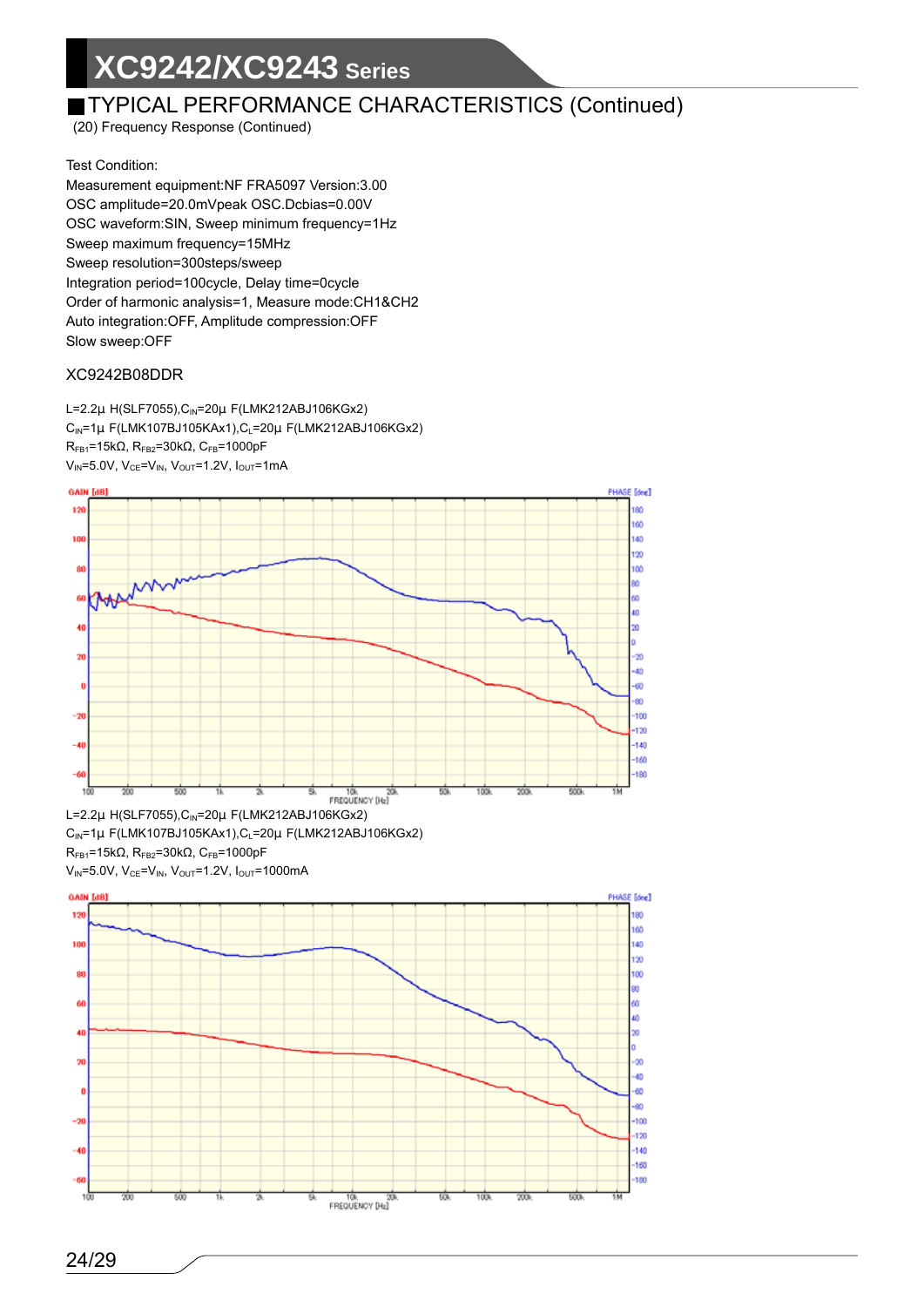## PACKAGING INFORMATION

USP-10B (unit: mm)



## USP-10B Reference Pattern Layout (unit: mm) VSP-10B Reference Metal Mask Design (unit: mm)





**TOIREX** 25/29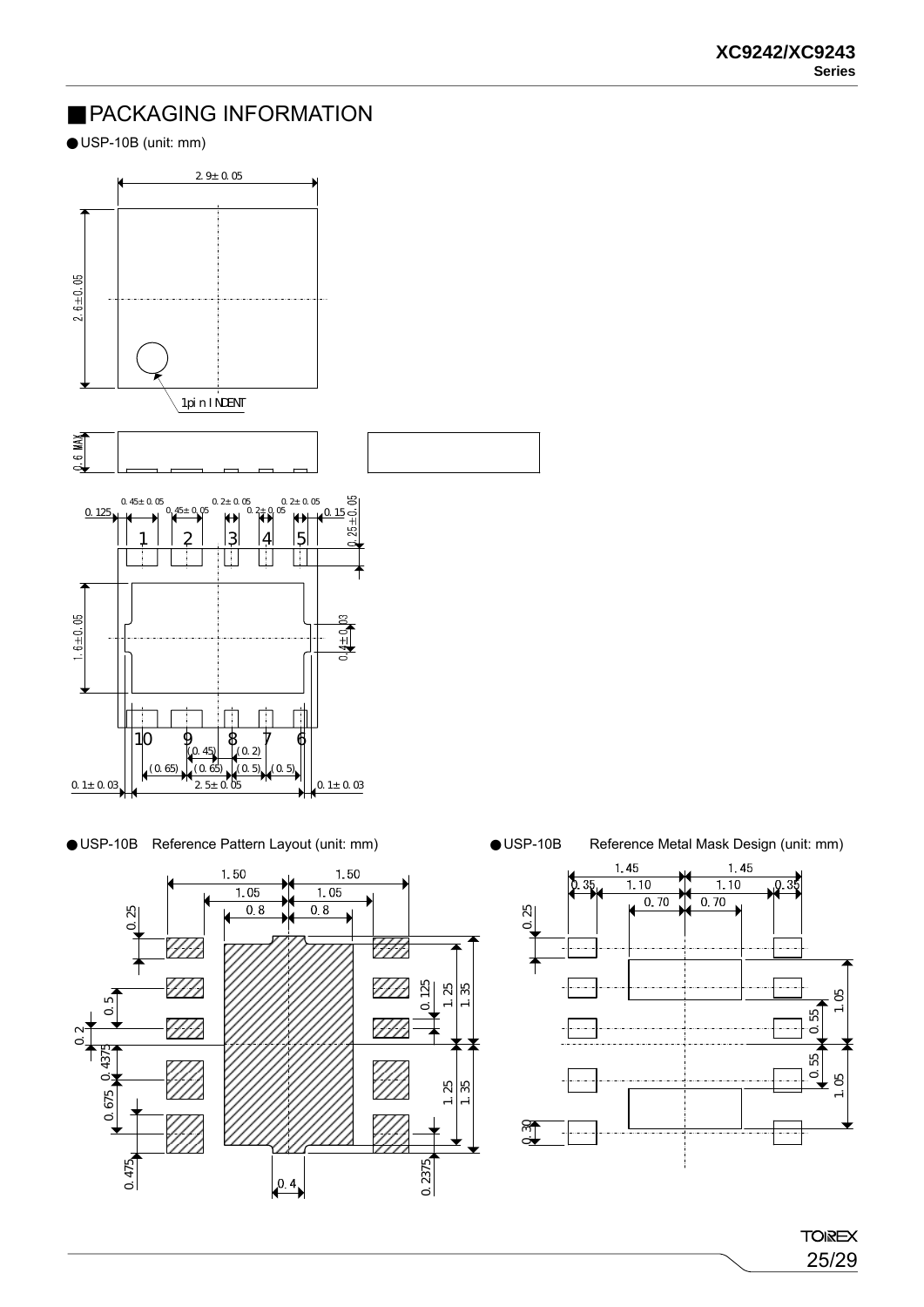# PACKAGING INFORMATION (Continued)

SOP-8FD (unit: mm)



## SOP-8FD Reference Pattern Layout (unit: mm) SOP-8FD Reference Metal Mask Design (unit: mm)



(2.4)

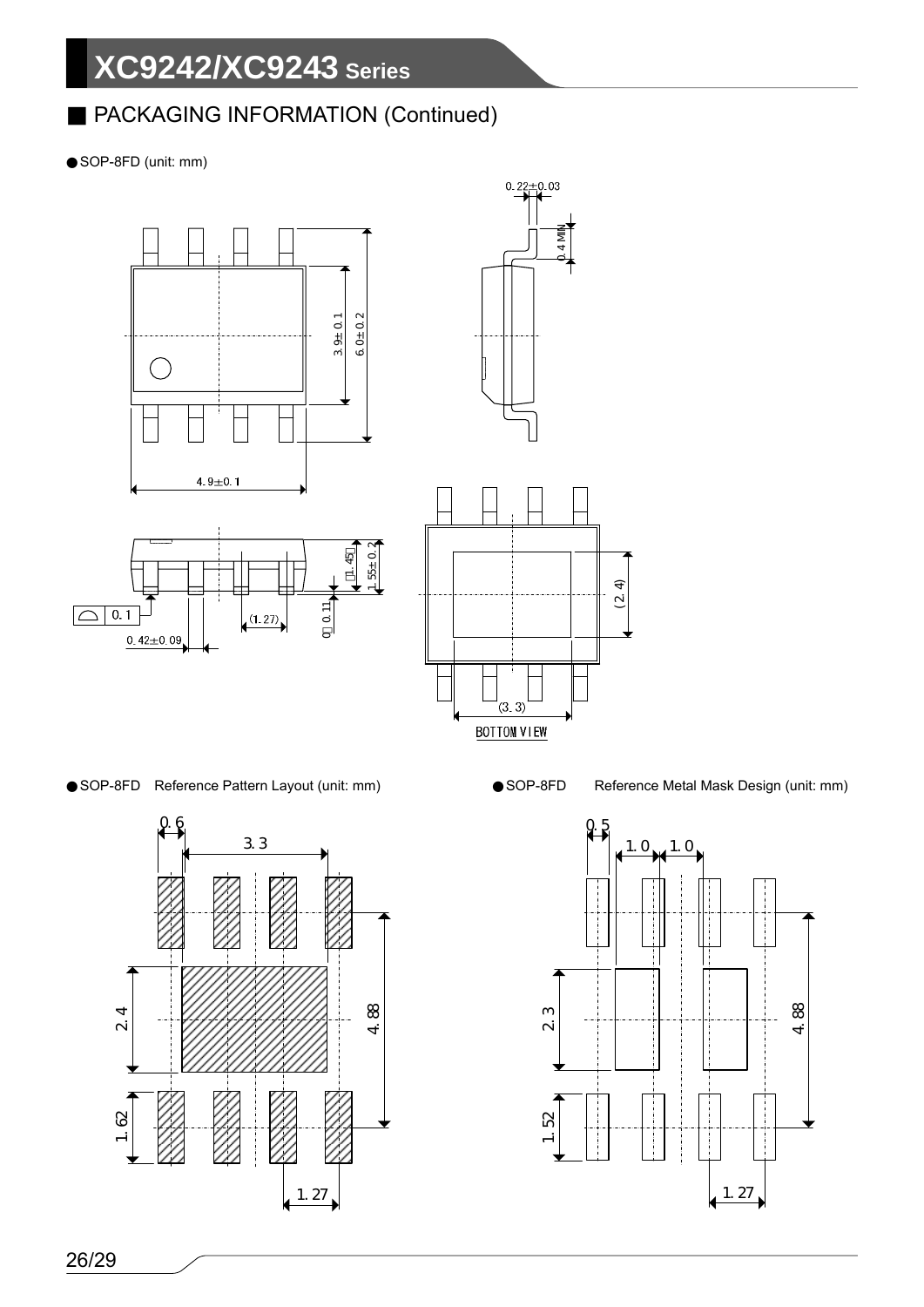## MARKING RULE

## USP-10B



represents product series

| <b>MARK</b> | <b>PRODUCT SERIES</b> |
|-------------|-----------------------|
|             | XC9242******-G        |
|             | XC9243*******-G       |

represents product function

| <b>MARK</b> | <b>FUNCTION</b>                     | <b>PRODUCT SERIES</b> |
|-------------|-------------------------------------|-----------------------|
|             | C <sub>L</sub> High Speed Discharge | XC924*B******-G       |

represents reference voltage

| MARK | OUTPUT VOLTAGE (V) | <b>PRODUCT SERIES</b> |
|------|--------------------|-----------------------|
|      | 9.C                | XC924*B08***-G        |

represents oscillation frequency

| <b>MARK</b> | <b>OSCILLATION FREQUENCY (MHz)</b> | <b>PRODUCT SERIES</b> |
|-------------|------------------------------------|-----------------------|
|             |                                    | XC924*B**C**-G        |
|             | 24                                 | XC924*B**D**-G        |

represents production lot number

01 to 09, 0A to 0Z, 11 to 9Z, A1 to A9, AA to AZ, B1 to ZZ repeated

(G, I, J, O, Q, W excluded)

\*No character inversion used.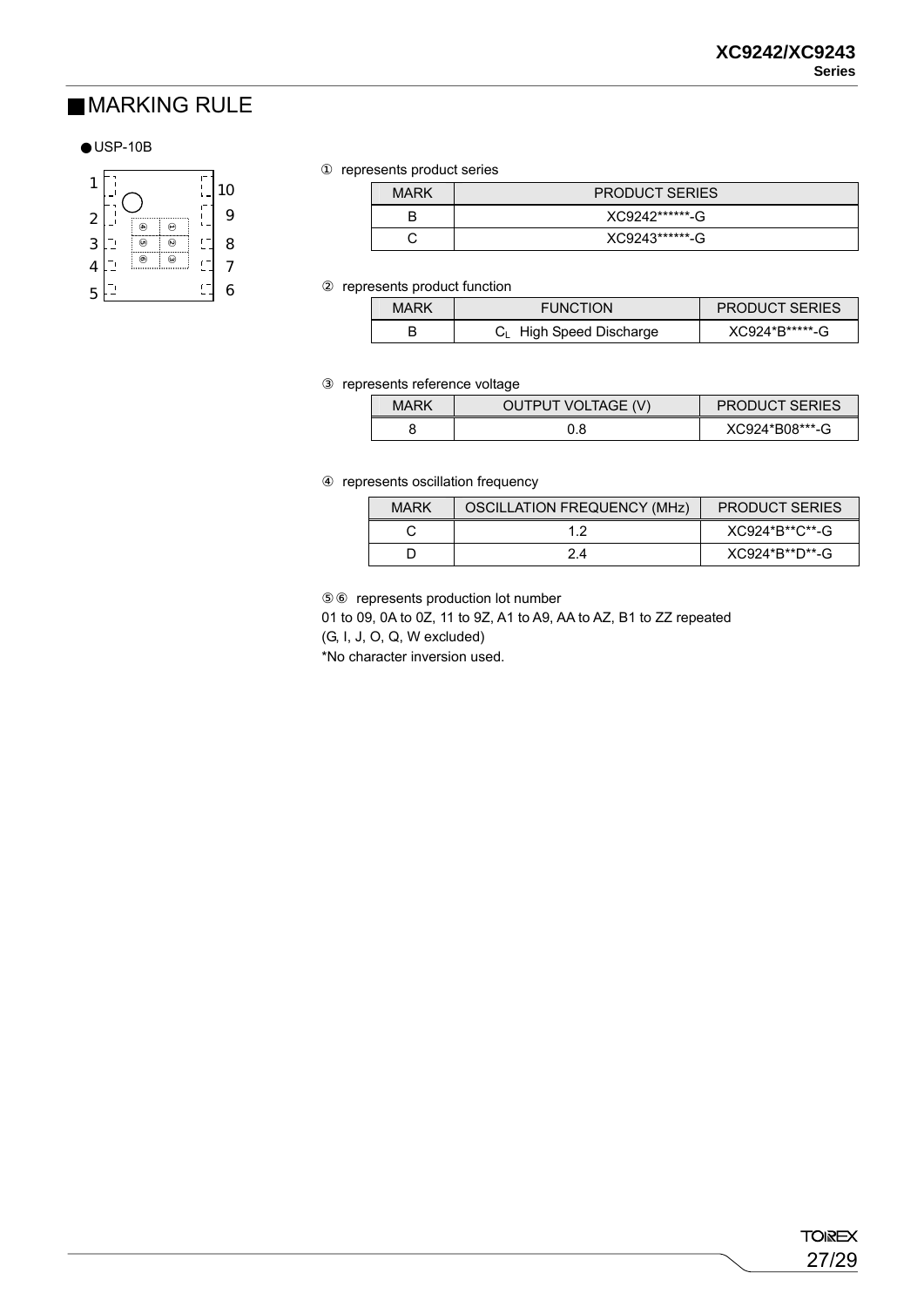# MARKING RULE (Continued)

### SOP-8FD



represents product series

| <b>MARK</b> | <b>PRODUCT SERIES</b> |  |
|-------------|-----------------------|--|
|             | XC9242******-G        |  |
|             | XC9243*******-G       |  |

represents product function

| MARK | <b>FUNCTION</b>              | <b>PRODUCT SERIES</b> |
|------|------------------------------|-----------------------|
|      | $C_{L}$ High Speed Discharge | XC924*B*****-G        |

represents oscillation frequency

| MARK | <b>OSCILLATION FREQUENCY (MHZ)</b> | <b>PRODUCT SERIES</b> |
|------|------------------------------------|-----------------------|
|      |                                    | XC924*B**C**-G        |
|      | 24                                 | XC924*B**D**-G        |

represents production lot number

01 to 09, 0A to 0Z, A1 to A9, AA to AZ, B1 to ZZ repeated

(G, I, J, O, Q, W excluded)

\*No character inversion used.